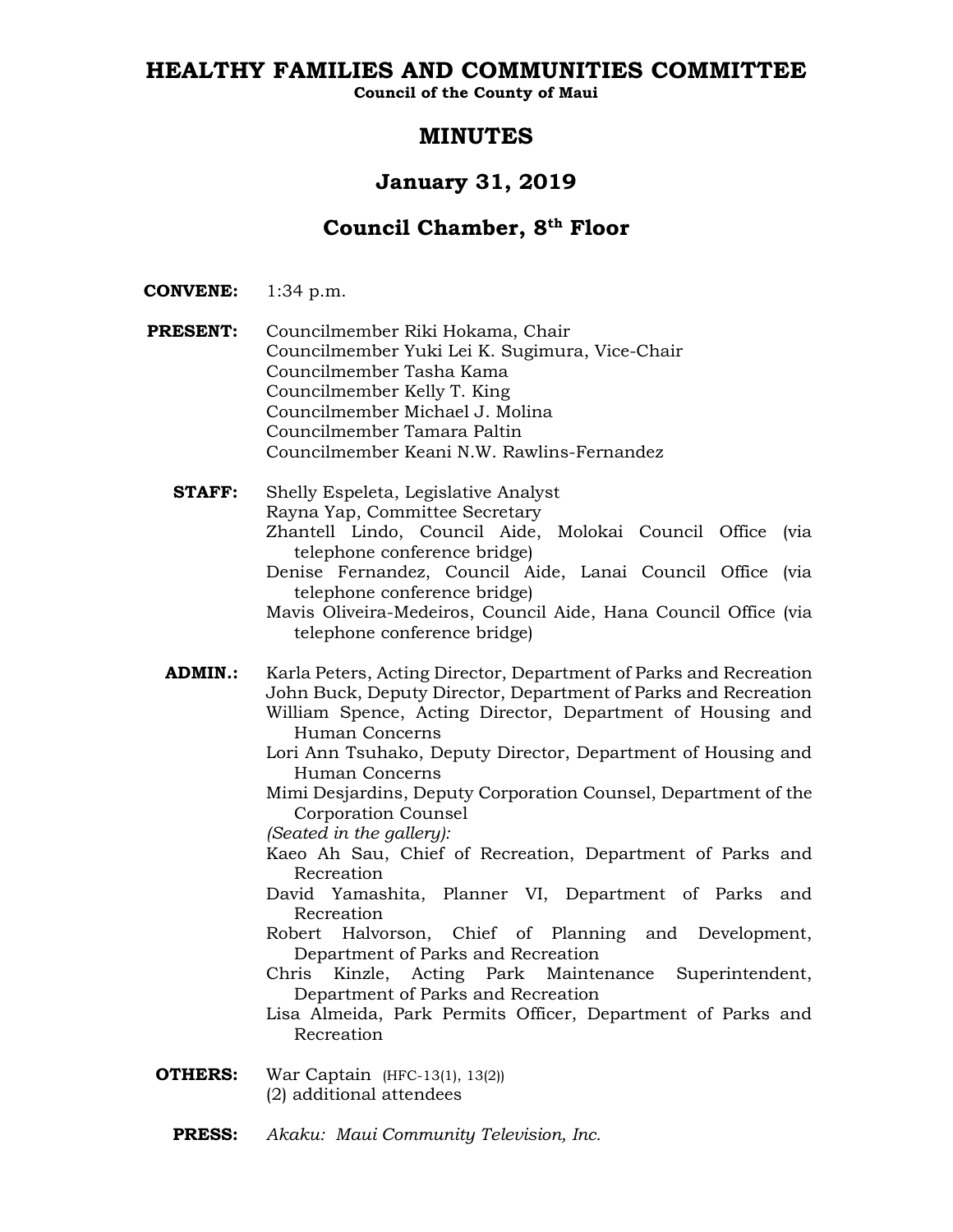### **January 31, 2019**

----------------------------------------------------------------------------------------------------------------

CHAIR HOKAMA: *. . .(gavel). . .* The Council's Committee on Healthy Families and Communities shall come to order. This is our regular meeting of January 31, 2019. Present, we have our Vice-Chairman, Ms. Sugimura.

VICE-CHAIR SUGIMURA: Good afternoon, Chair.

CHAIR HOKAMA: Good afternoon. And this afternoon we also have our Committee Members, Mr. Molina --

COUNCILMEMBER MOLINA: Good afternoon, Chairman.

CHAIR HOKAMA: --yeah--Ms. Rawlins-Fernandez --

COUNCILMEMBER RAWLINS-FERNANDEZ: Aloha, Chair.

CHAIR HOKAMA: --Ms. King --

COUNCILMEMBER KING: Good afternoon.

CHAIR HOKAMA: --Ms. Paltin --

COUNCILMEMBER PALTIN: Good afternoon.

CHAIR HOKAMA: --and Ms. Kama.

COUNCILMEMBER KAMA: Aloha `auinala, Chair.

CHAIR HOKAMA: Aloha. Okay. We have all Members present. Today, before we start with our agenda, the Chair will just lay out some simple ground rules that we always…I always do at the beginning of the terms. During session, only Committee Staff is allowed to be on the floor unless authorized by the Chair. In session, if your staff needs to contact you, they are to contact you from behind you, not on the floor, unless we are in recess, okay. Couple things, the Chair, again, as it regards to public testimony, the Chair, by my rules for this Committee, we only do three-minutes testimony and that is it. You may not ask the Chair for an additional minute. You can turn in written testimony, provide additional written comments; but as far as for our testimony, the Chair allows only three minutes per item. Let's see, any other things I would like you to know? Just…but if you have any other questions regarding procedures or whatnot, please ask the Chair. I'm very open to any of your queries, Members. This afternoon, before we start testimony, we have two general items. One, by our rules, is regarding the overview of Parks and Recreation committee [*sic*] as well the component of human concerns that is not housing, which is under the purview of Ms. Kama and her Committee, okay. And today, for those that wish to testify, the Committee's only going to review from an overall perspective. We'll be not diving into specific details; that will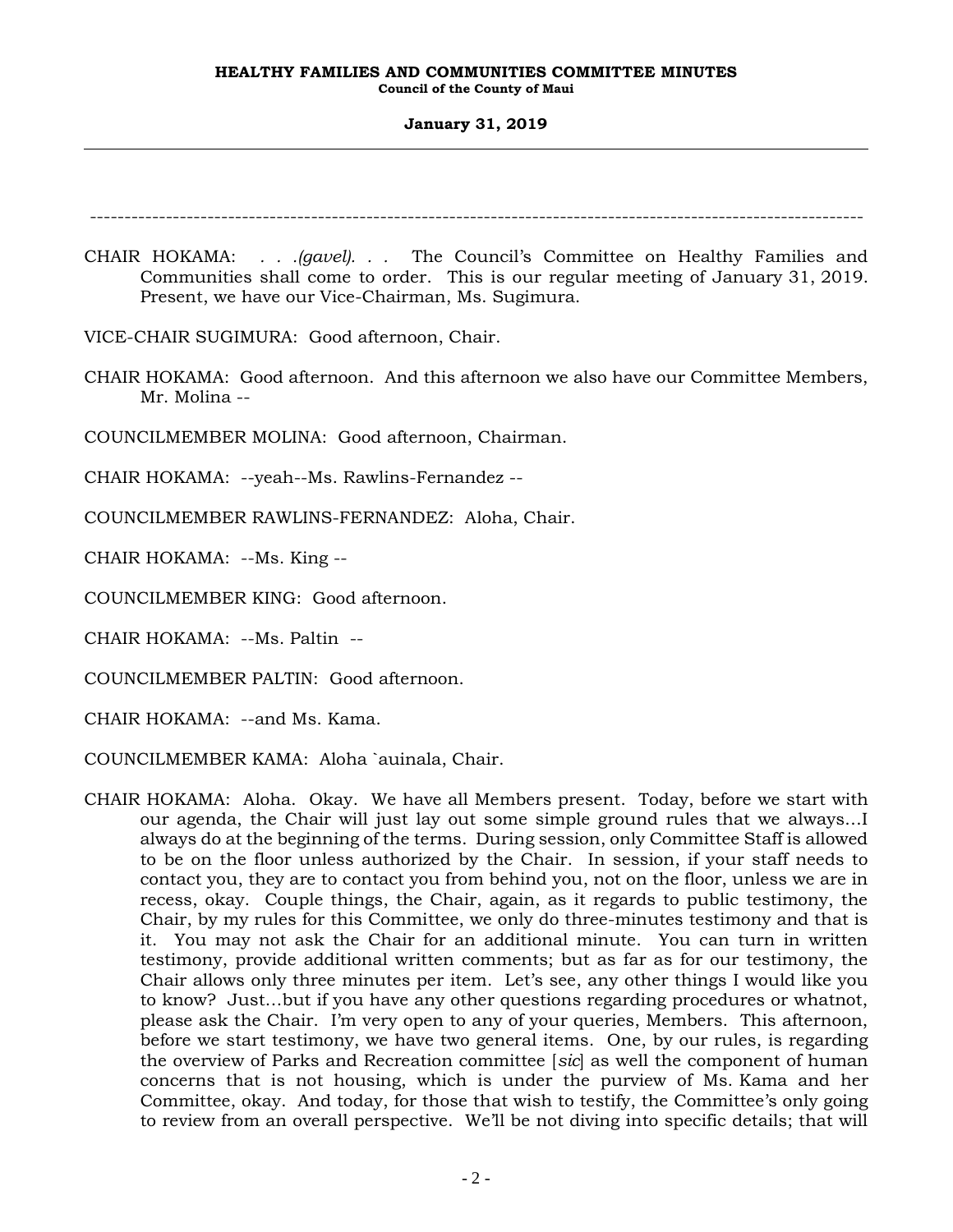be addressed on future agendas where the Chair intends to agendize specific components, so you can dive specifically into the details of that particular Committee item. So today, again, we are going to review from a large perspective Parks and Rec and Human Concerns. The Chair has scheduled that…my intention is to adjourn at 3:00 p.m., okay. At this time, we have public testimony to begin, but I will allow our District Offices, in case our people are waiting there, to present some testimony. So, in the Hana Office, we shall ask Mavis Medeiros, is there anyone wishing to provide testimony this afternoon?

- MS. OLIVEIRA-MEDEIROS: Aloha, Chair. This Mavis Oliveira-Medeiros from the Hana Office. There is no one here waiting to testify.
- CHAIR HOKAMA: Thank you very much. On Molokai, Ms. Zhantell Lindo, anyone wishing to provide testimony?
- MS. LINDO: Aloha, Chair. This is Zhantell Lindo. No one at the Molokai District Office to testify.
- CHAIR HOKAMA: Mahalo. And on Lanai, Denise Fernandez, anyone wishing to provide testimony?
- MS. FERNANDEZ: Good afternoon, Chair. This is Denise Fernandez at the Lanai Office, and there is no one waiting to testify.
- CHAIR HOKAMA: Okay. Thank you very much. We have one request in the Chambers this afternoon. I'm going to read it as he wrote it, War Captain Hawaii Kingdom Ohana.

# *. . .BEGIN PUBLIC TESTIMONY. . .*

- MR. WAR CAPTAIN *(from the gallery)*: *. . .(Inaudible). . .*
- CHAIR HOKAMA: Okay. Please come forward. You have three minutes to share your comments with us on this specific item.
- MR. WAR CAPTAIN *(from the gallery)*: *. . .(Inaudible). . .*
- CHAIR HOKAMA: Yeah. Hold on, yeah. You gotta come speak on the mic so we can hear you clearly, please.
- MR. WAR CAPTAIN *(from the gallery)*: *. . .(Inaudible). . .*
- CHAIR HOKAMA: Yeah, I'm on the microphone, yeah, but we would like to make sure that everyone can hear your comments with us; so please, if you would, speak at the microphone.
- MR. WAR CAPTAIN: Thank you.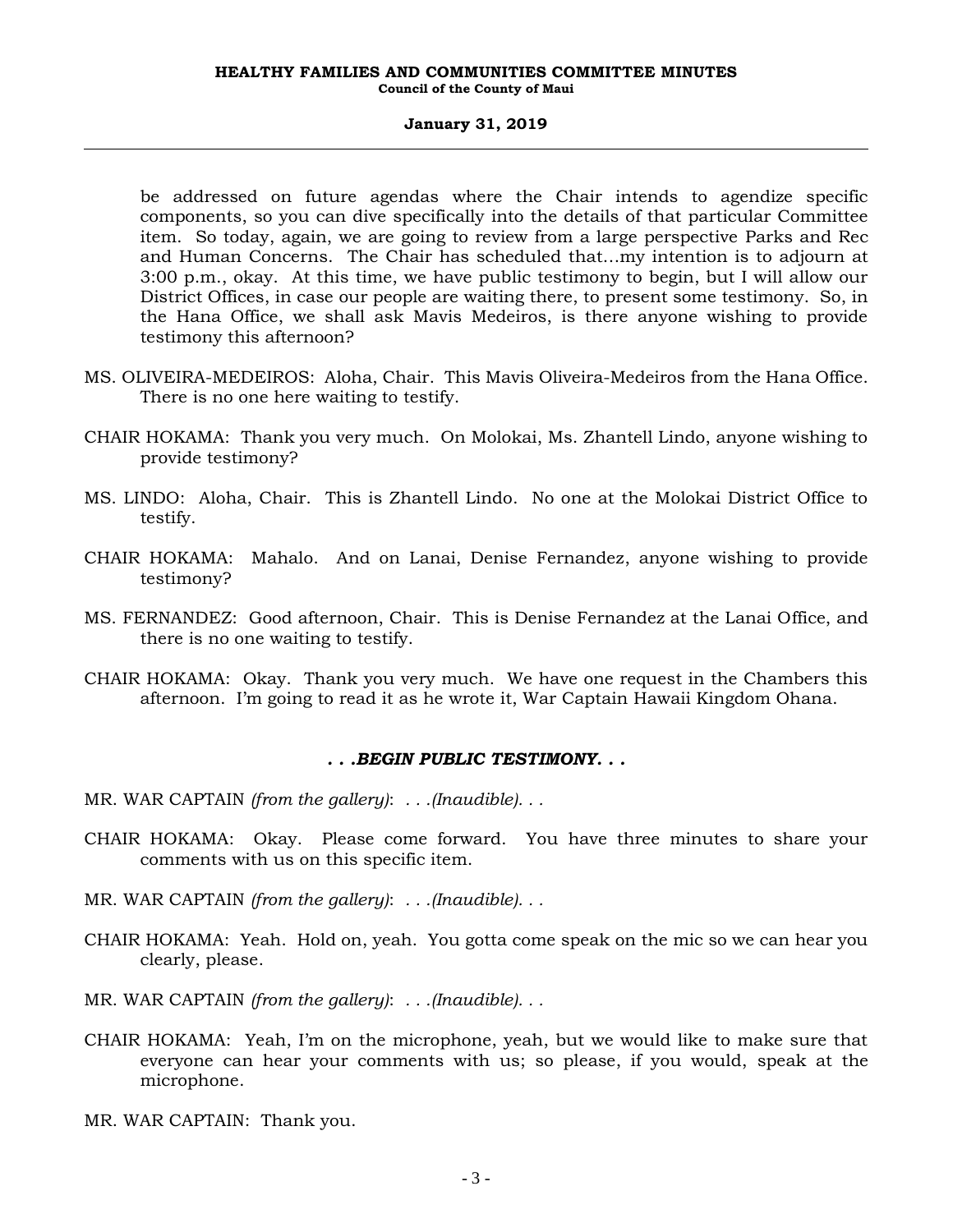### **January 31, 2019**

CHAIR HOKAMA: Thank you.

MR. WAR CAPTAIN: I was hearing earlier, though, earlier, that because the Hana and the Molokai, Lanai don't have anyone, that's why the seat I'll be taking over. Being that with the Hawaii Kingdom ohana, where 4-plus million acres is large, bigger than Texas, we represent the whole entire area. And because no one is there speaking, that's my duty as representative for the kingdom to go and talk to you, you, you, you, around this whole island of ours and tourist that comes here all the time that we get to see eye to eye. And make sure that eye to eye, ke akua, ke akua lives in me, we, same. Therefore go do on his word versus its own. That can cause a lot of things could happen. So as what we went over all this time and…for this one, today, the Parks and Housing. Parks and housing is something that we're...I'm very familiar with.  $\qquad \qquad$ , president for, so forth. Housing, well known, family construction, they know. Everything that is built, everything deals with the land, the land that where the State, snake state, of Hawaii do not own. So, because of that, also making as far as counting, which is cunning, being that the serpent state we do things here cunning because of what already established. It established that within the, within the years, I kind of put it down the best way I could, but the Lord is there to help me out along the way, so thank you, Lord. And you guys too, as you \_\_\_\_\_. Listen, we can work together, better and better each time. Today now, Thursday, time, 1:43. For the record, for the record, love, my Jesus, of heaven and earth, kingdom, hale Kaupo, kingdom realm. Final, judge of all judges. As the ohana Smith to Smith. That is Smith to Smith that the road is on, the government road is on. So, now we got this parks, right here, this park --

CHAIR HOKAMA: Start his second three minutes since he signed up for two items, please.

MR. WAR CAPTAIN: --and because of that, as you guys know, it's gonna go more than this as time goes on because everybody giving you the dates and times. And from this time, we've been using everything they come up to par, and we hold and assist today. His word in righteousness giveth, gives, given. Me, War Captain, under chief commander. And \_\_\_\_ and my teacher, doctor, teacher is the chief commander. Teacher, doctor, teacher, tutor, et cetera, which we all can do a lot of things, but that one, our father can do all and that's for sure. Order me into 23rd, May 2016. As I *. . .(inaudible). . .* it says, bring in my sheep's and was witnessed by others and on that day went to go and see all the sheep's that I'm looking at. So, that time it's thousands of them I've seen. Since then, we didn't, we did for four, four, four to two years, we did it for two years. And my ancestor/descendants included. Twenty-fourth, May 2018, two years it became finalized as our Hawaiian Kingdom ohana sovereign national government is a war crime finalized. By all the brothers that I've seen from marine commanders, you name it from priests and all, right down the line, nobody ever rebutted it. Nobody ever did, until today. I would ask the same all over, nobody rebutted it. It confirms words. It confirms a dictionary. It confirms that what we use is a serpent, snake tongue, which the sin that goes right and back left all over again, like a revolving door. Finalize, independent, sovereign nation, kingdom of God, independently Hawaiian government. Law under kingdom of Jesus. Period. Any one individual who breaks one, two, and three, your soul will be righteously, unrighteous word. Put yourself as a guest to Lucifer.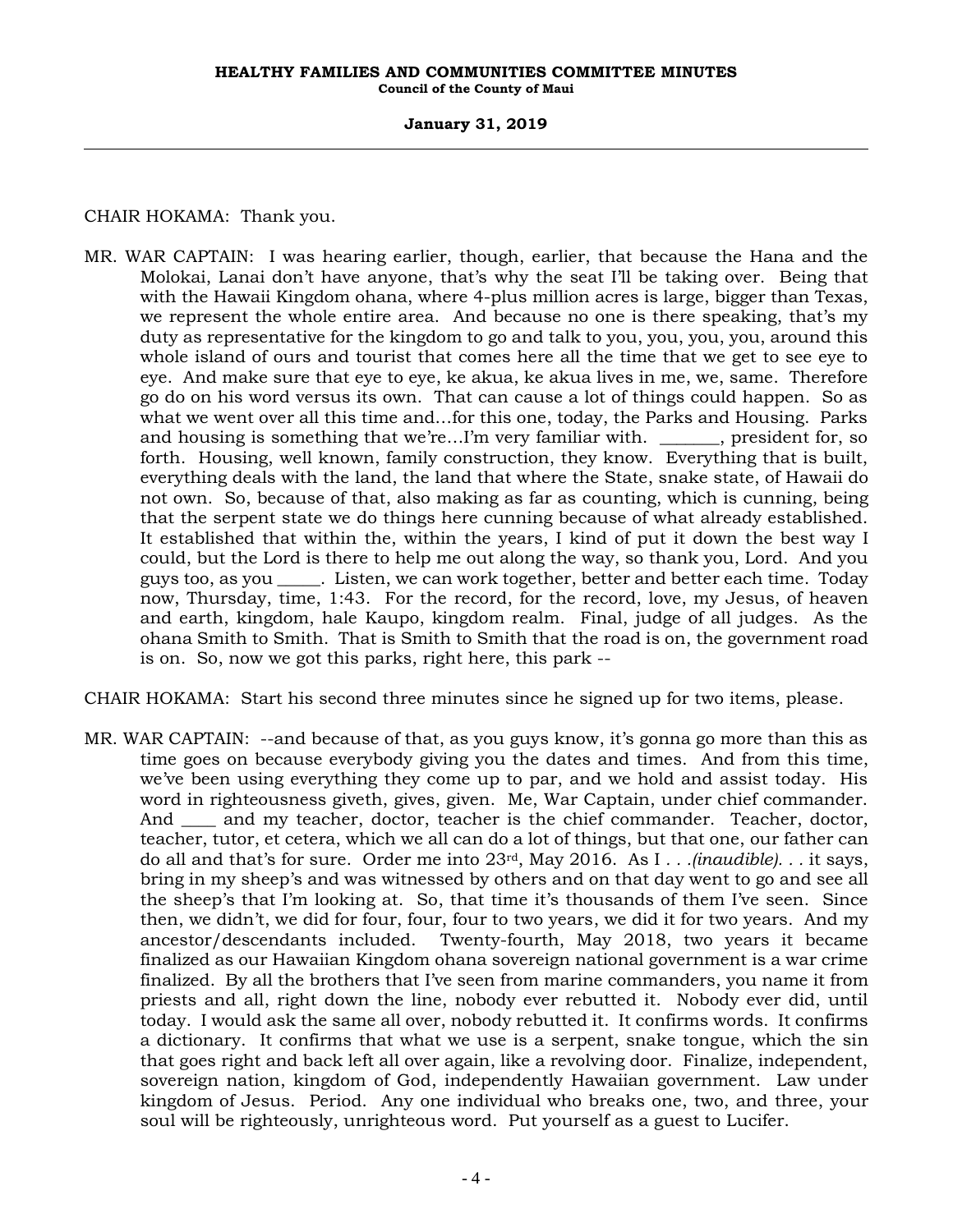# **January 31, 2019**

CHAIR HOKAMA: Thank you for your testimony, sir.

MR. WAR CAPTAIN: I'll end it right here.

CHAIR HOKAMA: Finish up, please.

MR. WAR CAPTAIN: Love increases. His love always increases and that's a *. . .(inaudible). . .*

CHAIR HOKAMA: Mahalo for your words --

COUNCILMEMBER RAWLINS-FERNANDEZ: Chair, I have a comment.

CHAIR HOKAMA: --this afternoon.

COUNCILMEMBER RAWLINS-FERNANDEZ: Just a quick comment.

CHAIR HOKAMA: Ms. Rawlins-Fernandez?

COUNCILMEMBER RAWLINS-FERNANDEZ: Aloha, War Captain Kaua. Mahalo for your testimony today. I just wanted, I saw you working hard on your testimony outside, writing it down, so mahalo for working hard to keep it concise. I appreciate that. Have a wonderful day.

MR. WAR CAPTAIN: Thanks. Aloha.

CHAIR HOKAMA: Thank you. Thank you for being here this afternoon. Do we have any other request for testimony? Anyone wishing to provide testimony, with none, no objections, we shall close testimony for this meeting this afternoon.

MR. WAR CAPTAIN: *. . .(inaudible). . .*

CHAIR HOKAMA: Aloha. Okay. So ordered.

# *. . .END OF PUBLIC TESTIMONY. . .*

CHAIR HOKAMA: One last comment regarding decorum. For those that come before this Committee, Members are here in their official capacity, so I would ask if you could please either refer to them in their capacity or by their formal name. The Chair conducts a formal committee meeting, okay. I don't want first names or nicknames. Either the director's name or the director, but they're here under a position, so we recognize the position and title they represent on the Administration.

# **ITEM HFC-13(1): OVERVIEW OF THE DEPARTMENT OF PARKS AND RECREATION**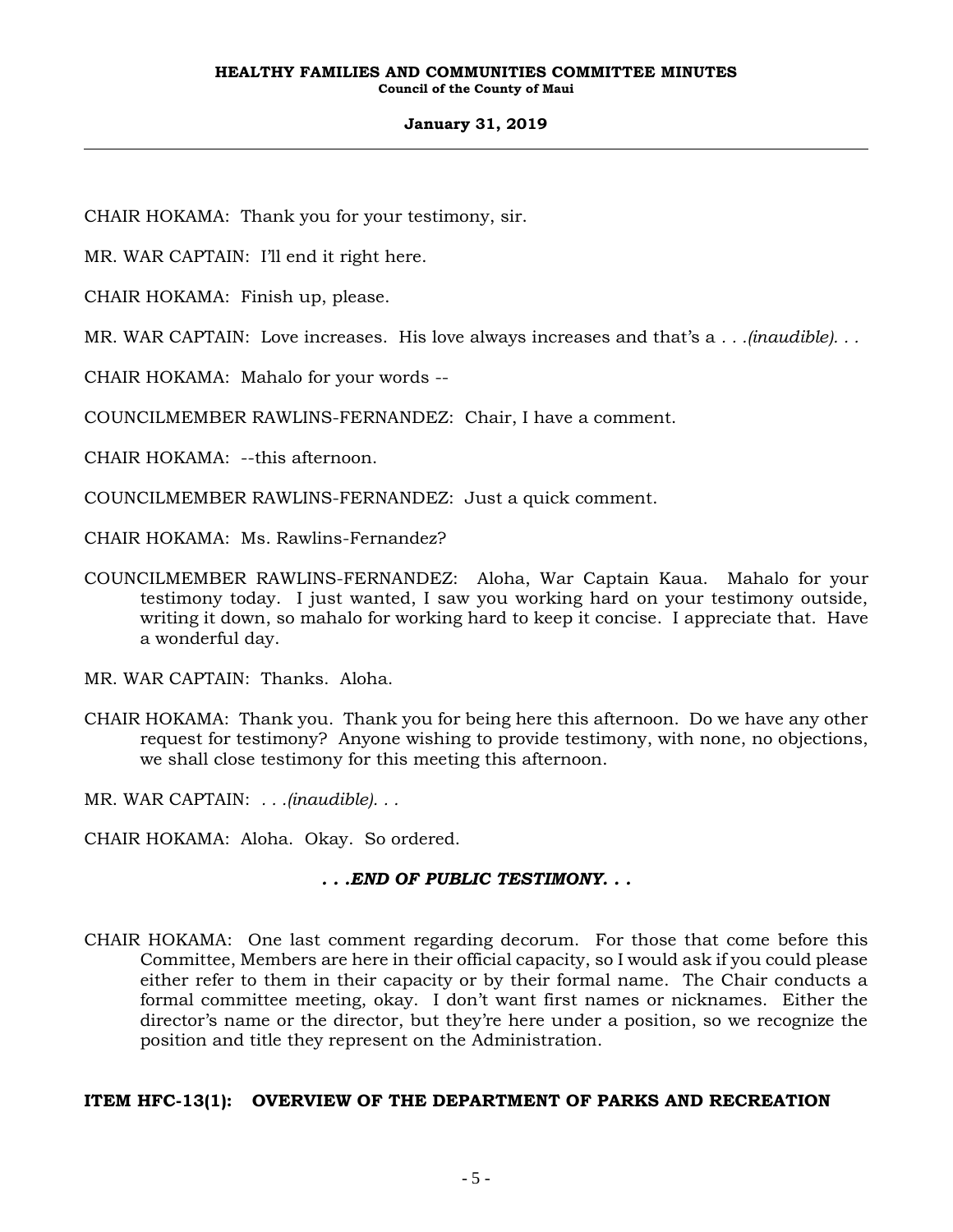### **January 31, 2019**

- CHAIR HOKAMA: With that, I'm going to, at this time, bring up Parks and Recreation under our first item, 13(1). We have our current Director, Karla Peters. Today, she has brought Mr. Buck, the Deputy. In our gallery we have Kaeo Ah Sau. Kaeo, raise your hand please. He's the Chief of Recreation. Also from the Department is David Yamashita, one of their senior planners. Robert Halvorson, Chief of Planning and Development. Chris Kinzle, is that correct? Okay, Acting Parks Superintendent, and then Lisa Almeida, our Parks Permit Program Officer. So, Ms. Peters, you have ten minutes to give us your overview.
- MS. PETERS *(PowerPoint Presentation)*: Thank you, Chair. Good afternoon, Chair and Committee Members. I'm Karla Peters, the acting Parks Director, and right next to my right here is our Deputy Director, John Buck, and in the gallery is our great management team from the Department of Parks and Recreation. So, with that, we'll start our presentation. The Parks and Recreation budget we have in Fiscal '19, a total operating budget of \$36 million, capital improvement of \$16 million, and a total park employees, we have 417 and 300 seasonal staff. We have three or, excuse me, four programs within our Department, our administration, our Parks Program, Recreation and Support Services, and the Waiehu Golf Course. We'll start with our administrative staff. In our administrative staff we have an administrative officer, personnel assistant, and other departmental staff. What they do is they assist us with all of our HR functions within the Department. Our next program is our Recreation and Support Services Program, led by Kaeo Ah Sau our Chief of Recreation. Right there is the org chart showing the different functional and sections of these Recreation and Support Services Division. Right here we have geographical regions in which the district offices are set up, so we have our East Maui from Keokea to Haiku and Hana, and then we have our West Maui District from Papalaua to D.T. Fleming, as well as the island of Lanai. South District, Maalaea to Makena; Central Maui, Central District, Kanaha to Waikapu; and then Molokai. So the day-to-day operations are managed out of the Recreation and Support Services, and these are things that they take care of, and with that, we have their out and about at our 2,547 total developed acres within the Department that we are responsible for. We have 130 active playing fields Countywide, 22 community centers, nine gymnasiums, with one under construction in South Maui, 16 playgrounds, and our three campsites, and 24 beach parks. We have 13 outdoor courts, 53 tennis courts, and five skate parks. Our Recreation and Support Services are also in charge of monitoring and running our adult and youth programs. Right there we have some picture of the programs, as well as the types of programs that we do offer for adult and youth. We also work in conjunction with the Department of Housing and Human Concerns Kaunoa Senior Services section with the senior softball program. Another section within the Recreation program is the inclusive and adaptive programs we have, inclusive specialist who does coordinate these programs for us. And then our ever so popular PALS program, which started out in the 1970s as the first one in Hawaii, and it's developed in to be a really well-utilized program where we offer safe and a fun environment with specialized staff to take care of our keiki. So, in the 2018 summer and winter sessions, we had a little over 2,000 participants. We employed about 300 seasonal staff, and they do provide cultural and sports programs. We take the keiki offsite, as well as, we are able to provide the Federal food service program to all 21 sites. A next component within the Recreation program is our community class program, so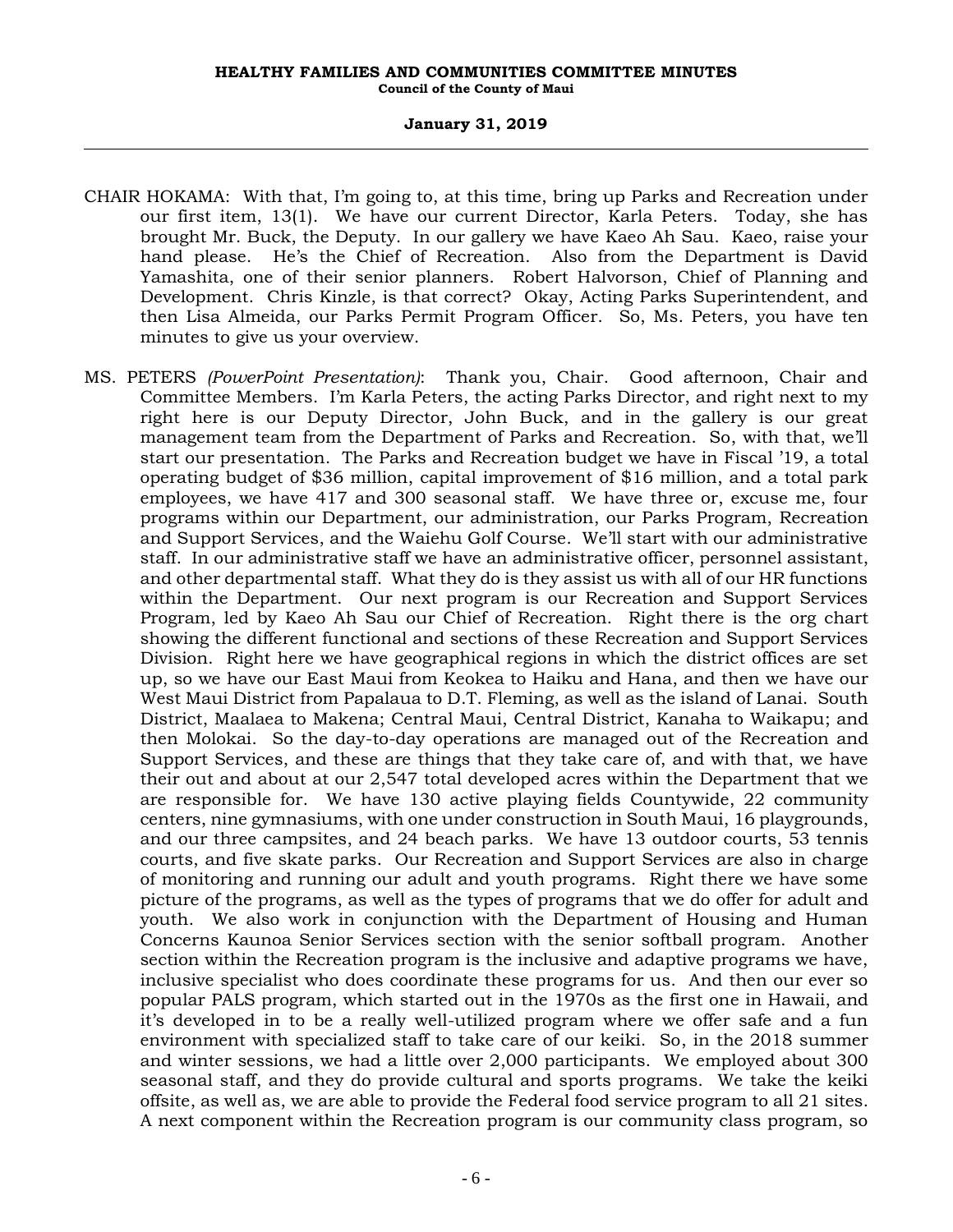### **January 31, 2019**

we offer community classes. We monitor the class, as well as getting instructors for programs that we are not able to do with our in-house staff. Final section with the Recreation and Support Services is our aquatic section. We have our pools, in which we have eight within Maui County. We employ 40 pool guards, including seasonal staff. That number there for people that use our pools annually is a sign-in, so it's not the number of people, but it's actual times that people use our pools. And we also assist in the program in which we want to ensure that all of our keiki learn to swim, and so we work with the P.E., with DOE in order to accomplish those goals. And these are part of the programs, like I mentioned the Learn to Swim, we have therapeutic classes, our Junior Lifeguard program is also very well-known and liked, and then we also offer, you know, special events within our pools. The Junior Pan Pacs and then all of the invitational swim meets. The next part of our Parks Program is included the planning, so that's run by our planner, David Yamashita, and there's three parts to this planning. It's the system plans, our master plans, and the Countywide initiatives. So in the system plans, it consists of five components. The parks, programs, facilities, trails, and our cultural and natural resources. And within these programs, we use the system planning to do the master planning and parks classifications, GIS, our needs analysis, and the master plans that I'll be talking about. In order to get a good idea and good background information for these master plans, we have to have a comprehensive parks inventory, which we have a very good one, and it's, it'll show all of our park parcels, as well as types of ownership, and from there we can gain the knowledge to produce these plans. So, the types of classifications that we have for our parks are listed there. It was done so we could have some type of system in where we could say and provide what each park does for us and just classifications. So, here's a park, typical park. We have our pocket parks, neighborhood parks, community parks, our community recreation parks, community sports parks, regional parks, and then urban parks. And from there, we can utilize information to do most of our master planning and system planning. Also integrated in which we're staring up and trying to get better program with, and we're working with our County GIS system. This is the one that we utilize for the West Maui Park District. We did a assessment survey and a, needs and assessment survey, and it was mailed out. We had about over 12,000 mailed out. It was a scientific survey in which we got some results to help us with our master planning and classification district plans. And this is the results of the survey. So, the top three, we asked how did people like to recreate, was walking, swimming in the ocean, and picnicking. Next up is the master plan. So our Wells Park Master Plan is completed. First phase of improvements is implementation. The Kanaha Park Master Plan is completed, and then currently working right now ongoing is the South Maui Community Park update, the Waiehu Golf Course Clubhouse, and then the new Kahului Community Center, as well as the Baldwin Beach Park Master Plan. Our future master planning's that are going out for a request for proposal for consulting is the Hookipa Park Master Plan and Launiupoko. We do new ways of public engagement. We like to include the community in all of our master planning, as well as whatever we do within the Department. And so we do popups, First Fridays, just open house, more of a open concept in which members of the public can come in. We have poster boards out; you grab a Post-it and you can list your comments, concerns under each of the appropriate headings. And we also have advisory groups and focus group meetings. So, there's a new way of thinking how we look at parks, and we want to ensure that everyone knows that we need to have parks in order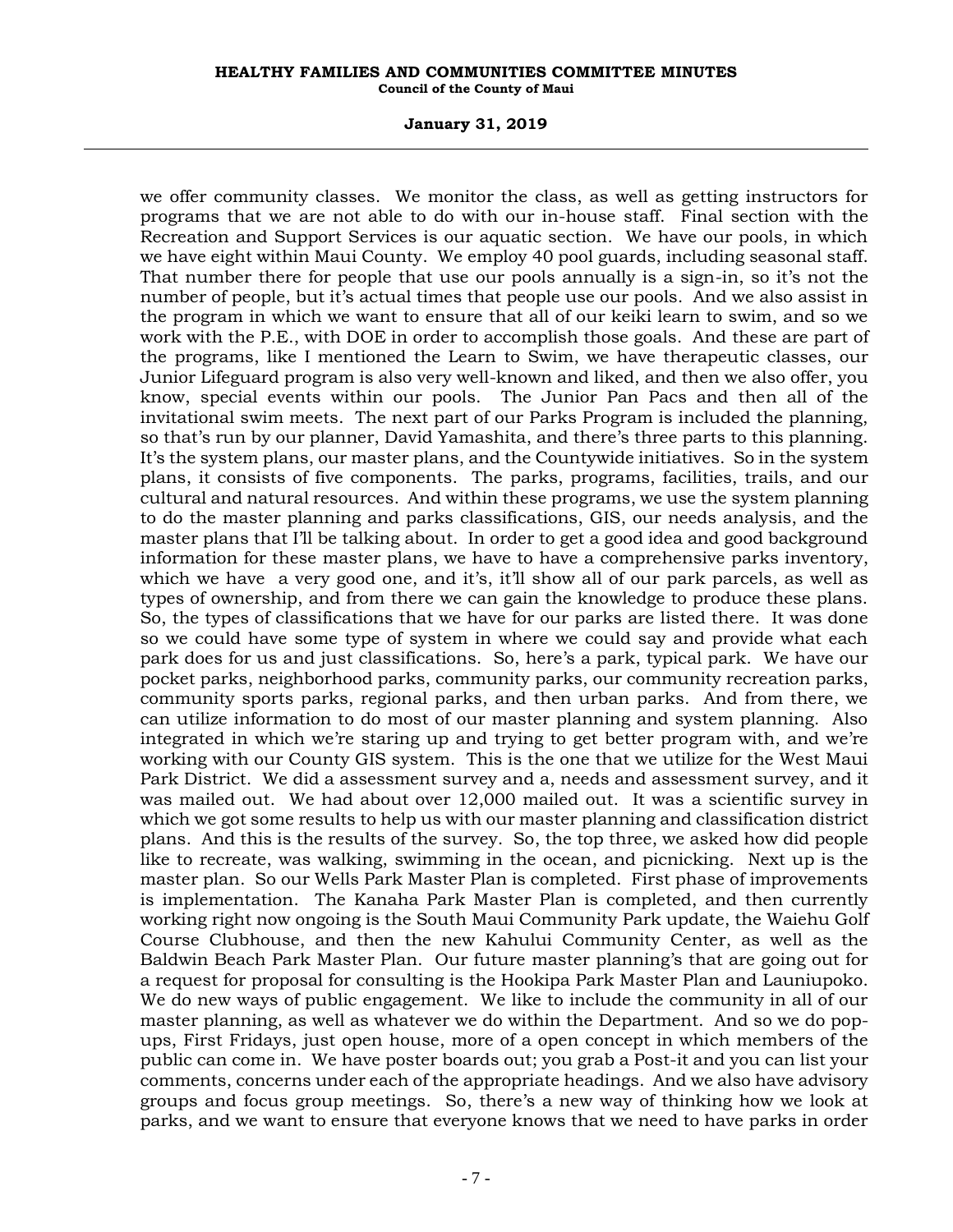### **January 31, 2019**

to provide a healthy community, and so that is one of the other things that we are implementing in our master planning as well as any type of new parks or renovations that we're doing. Countywide initiatives that we're, David is working on is the Kahului 2070, in which was presented at the Multimodal Committee meeting, as well as he is also working with the Planning Department on the West Maui plan. Okay, the next division within or Parks Program is our Planning and Development Division. In this division, we have a team of the Chief Secretary, four CIP Coordinators and one Civil Engineer, in which they have the rule and focus of implementation of our Capital Improvement Projects. Part of their roles is to oversee our QBS consultants selections, manage the projects with low-bid contractors, and as well as doing fields, fencing, landscaping, lighting. This was just a photo of the foot-candle testing done at new lights at the Central Maui Regional Sports Complex. And we also see, oversee the rehabilitation of our aquatic facilities. Expansion of our and improvements to the community centers, playgrounds, skate parks, the new Upcountry Skate Park. Part of our capital improvement, we also have what we call is a park systems, and that came about in about 2015, when we realized that, you know, our facilities are about, the average age is 40 to 50 years old. We need to start doing these deferred maintenance projects in order to maintain them, keep them healthy, I mean keep them safe for all of our people, and so the projects range from roofing, paving. It's, again, it's deferred maintenance in order to keep our areas safe and in working condition. Another role of the Planning and Development Division is administering the Maui County Code 18.16.320. So, that is the park dedication requirement, in which any development, or subdivision and developments in excess of three, they're, you're required to pay, either pay a park dedication fee, provide lands in lieu, or do a combination of both. As touched earlier with the community needs assessment in the Planning Program, so this was an important component that was done both in Planning and Development and with our planner. Again, in order to see how we were doing, it was a satisfaction rating for the Department, as well as what is future interest. And alongside with our planner, the Planning and Development Division, they work hand in hand to ensure that what we're master planning we can properly fund, and we can, the CIP coordinators and civil engineer will then take the project, put it out to bid, and manage construction to see it come to life. Okay, next part of our Parks Program is Parks Maintenance. So, we master plan, we construct, now we need to ensure we can maintain. In the Park Maintenance Division there is a superintendent, administrative staff. Sections within the division is our construction maintenance, parks beautification, and the Waiehu Golf Course. Our beautification team, this is our, we have, we retain the turf at the War Memorial Football Stadium. They do an awesome job in maintaining this, as well as all of our other sports turf. We do turf repair, renovation, and irrigation for all of Maui County. So, our staff goes to Hana, as well as Molokai and Lanai. Right here we have what, part of what we do. We do fraize mowing and sod cutting. We level out baselines. Another important part with the beautification team is they go out to the districts. We encourage the district staff to come out and we train them in order to do the same things within their district, utilizing the specialty tools. This is just a picture of our Waikapu Ball Field running path project. So, in the last two, I believe it was 2017 fiscal year, we got funding to create these base paths for the Waikapu park, which was all grass. So, our team went out and they, end product lower right hand side there, is we got a safe-based path for our keiki to play their baseball. Our construction maintenance section is made up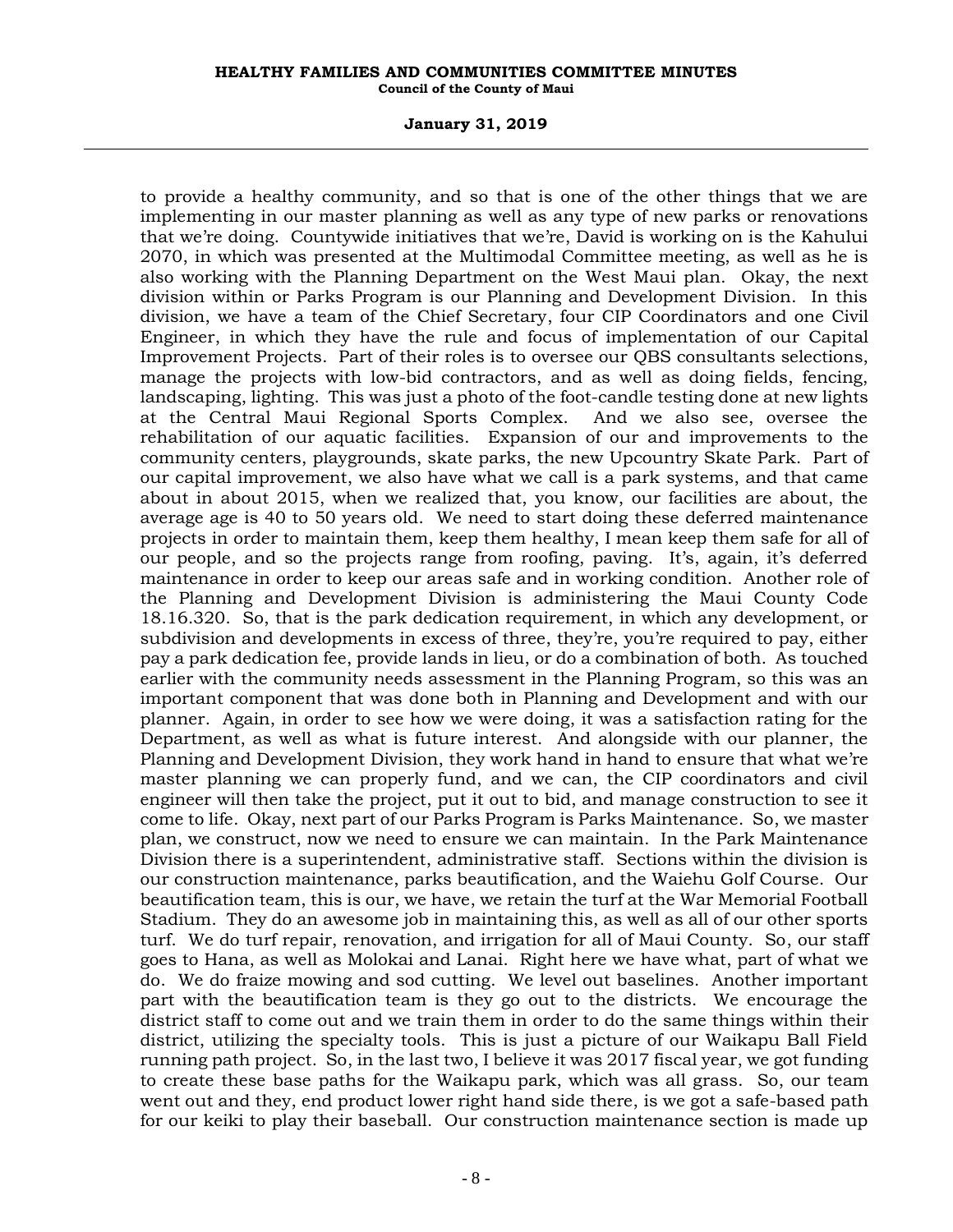### **January 31, 2019**

of our skilled trades. We have electricians, plumbers, painters, operators, and mechanics. We do projects that are larger than our district building maintenance repairs can do, and not as large and complex as the Planning and Development does. So, some of the projects that we do shown here is the Dorvin Leis Field at Kalama Park. We did its painting and we reconstructed the dugouts so that they were more of a chain-link-type enclosure, where it was easy to be monitored and we could provide, again, a safe environment for our keiki. Currently right now, we're working on the restroom renovation on the restroom off of the 14, number 14 tee at the golf course. So, it's, you can see it far back there in the photo. Before picture, we got the trusses going, already on and the roofing, and then we're almost completed; exterior work has all been done. We're right now inside doing out tile work, as well as our plumbing fixtures. So, we try to do these projects in-house. We identify, you know, that we have the skilled labor to do it, and provided adequate funding and time is allowed, these are the types of projects that the construction maintenance section does. And then we have the Waiehu Golf Course, which is part of the Maintenance Division. The Waiehu Golf Course is, of course, our only municipal golf course. Recently we just did the back nine renovation. Right here, just wanted to show you a brief overview of a comparison of the Fiscal Year '17 and '18, rounds and revenue. So, although we did see a decrease in rounds in '18, we did show an increase in revenue, which is what is preferred. We have less traffic and maintenance on the course, but yet we were able to retain revenue, and that is revenue also during the time of renovation. So, we were able to construct temporary greens on the back nine, and although not the ideal condition for play, we offered 18 holes of play, or you could play the front nine twice. So, here's a picture of the number 12 green before the renovation and then what it looks like now. As part of our Maintenance Program and its utilized Countywide, we have a computerized maintenance management system called Maintenance Connection, and I just wanted to show you what our staff sees when they do open up that program. So, right now we are able to track and identify costs associated with all repairs. We have work orders that are generated where we know where our failures are, and we are able to identify through preventative maintenance work orders failures before they occur. Also, we can forecast budget needs, and so we can come in with proper…when we come for our budget, we have already identified projects in which the maintenance management software shows us we will need major renovation. So, our Permits and Enforcements Section is part of our Administrative Program. So, what Permits and Enforcement does is we assist in administering and implementing Chapter 13.04A of the County Code, as it applies in these three areas. We have permits offices throughout the County, Countywide. We have our central office, and as well as one in each of the other Districts. We have our outer support offices and then those are their hours that they operate. So, we get about up to a thousand permit requests annually. I mean, excuse me, 10,000 permits annually. Permits are issued on a first come, first served basis, and with the exception of our tri-annual permitting, which is how we do, we provide a fair and equitable system in providing everyone with a permit in order to, if you're using it whether it be for a partnership, a youth or community league, and then general use. We have an ACTIVE net, which is our permitting software and we are able to then schedule and block off where we need maintenance, or CIP projects, and we are able to then maintain them and allow the public to know in advance of what we're doing. We have three permitted campground locations shown here. We also have other permit locations, community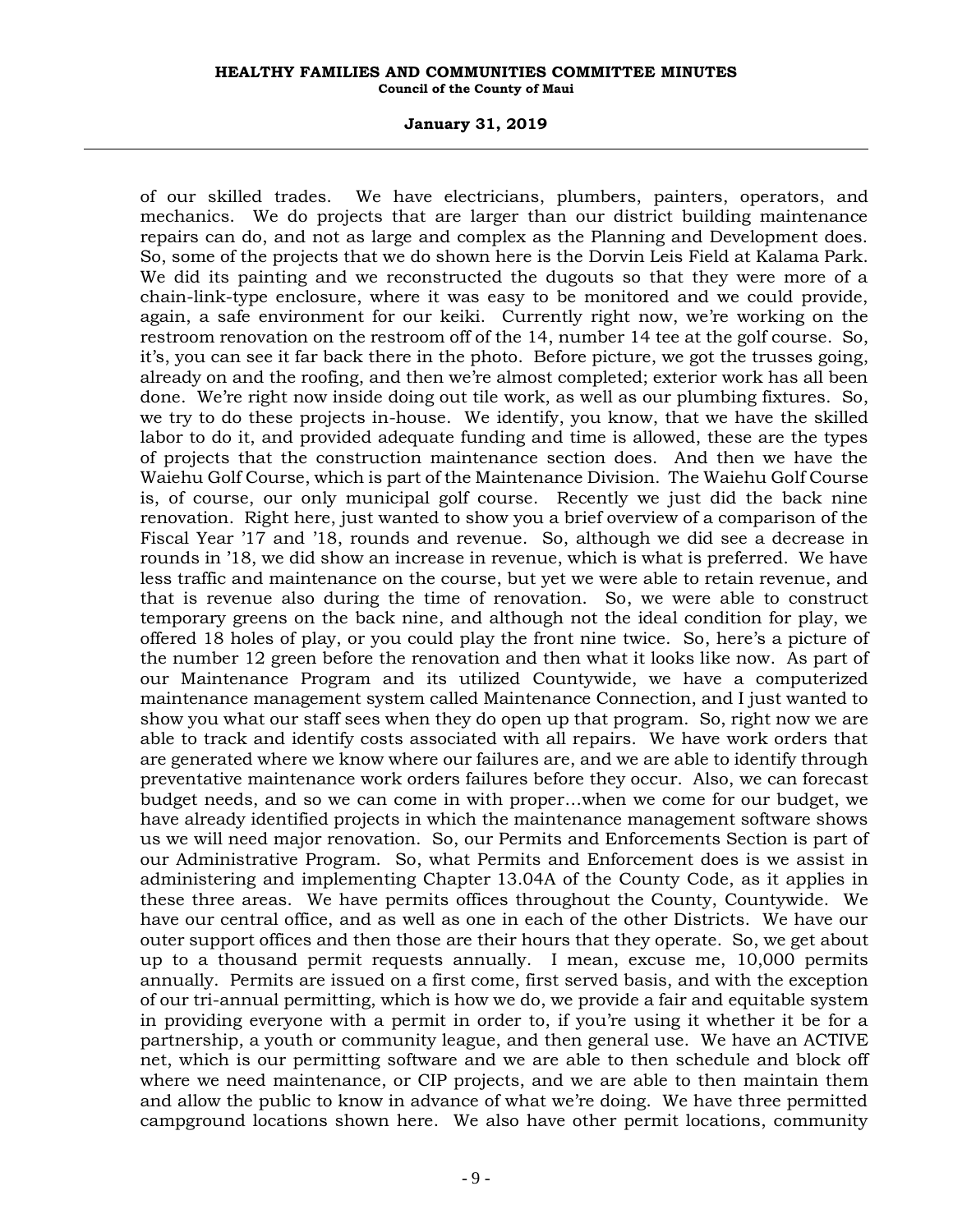# **January 31, 2019**

centers, our amphitheaters. It ranges from our ball fields, gyms, stadiums, the pools, and the firing range, and Maui Raceway Park, which fall under Permits and Enforcement, but are not permitted to the general public by our permit office. We have permit-free locations that we want to encourage everyone to go to. Right here we show our, one of our playgrounds, our outdoor courts, some of our pavilions, our beach parks and neighborhood parks are open, first come, first served, open to the public. If, you know, if the community has any special needs, then we are able to accommodate them with these areas. Permit types that we have are camping, our commercial ocean recreation activity, our community classes, like how I mentioned earlier in our rec program, our general use, you know, our private parties in our community centers, and then special events in which we have our tournaments, our concerts. We have right here our adult daycare walks, the East Maui Taro Festival. We host a Kurt Suzuki Clinic at our Iron Maehara Stadium, the Haiku Festival. And then our larger ones, which is the Maui Fair and carnivals. Again, more walks and fun runs, and one of the more familiar ones with everyone is our Aloha Classic, the Maui Invitational at the Lahaina Civic Center, and again, the Maui Fair, which is held at the War Memorial Complex. So, that was the permit part. Now, we're into enforcement. So, our enforcement was created in 2005 to monitor the CORA permittees, as well as any other various commercial activities. So, now what the program has developed into enforcement of our Maui County Code 13.04A, as well our Department's administrative rules. So, we have ten park security officer positions. They are authorized to enforce the HRS Title 10 and these are some of our common citations that we are able to provide with enforcement. We also work multi departments; we work with the Department of Public Works, Housing and Human Concerns, and MPD in the compassionate response, in which we, is identified for the, for our people who need help, and then we also have to then have, help them get their items removed from the site. And so the next slide shows what happens after, then we can provide a safe environment where we can permit out in our campsite. Thank you. That's just a brief overview. Thank you, Chair.

- CHAIR HOKAMA: Very good, Ms. Peters. Thank you very much. You did a good job in giving us a overview of the components of your Department. Okay, Members, it's open for you to present any questions you may have regarding the overview. As I said earlier, we will dive into specific components for the more detailed things, such as the Maui Invitational contract or agreement that we are gonna take up very soon. So any questions about that we will have a specific meeting regarding that type of items within the Committee. So, I hope you guys learn, I gave them ten minutes, they took 20. Can prepare for your committee requirements. Ms. Sugimura, you have any questions you would like to pose at this time?
- VICE-CHAIR SUGIMURA: Yeah, thank you, Chair. Ms. Peters, you're amazing. Just, this Department is so huge. I always say Parks is the frontline; you touch so many residents, and I think the work that you do is critical to, really, the face of Maui County, so I'm glad that you're in the seat that you are with Mr. Buck, and thank you for introducing your team back here, as you call them your team. Your great team I think is what you said. I just, you know, I noticed that we have a new golf course superintendent. Chris? No?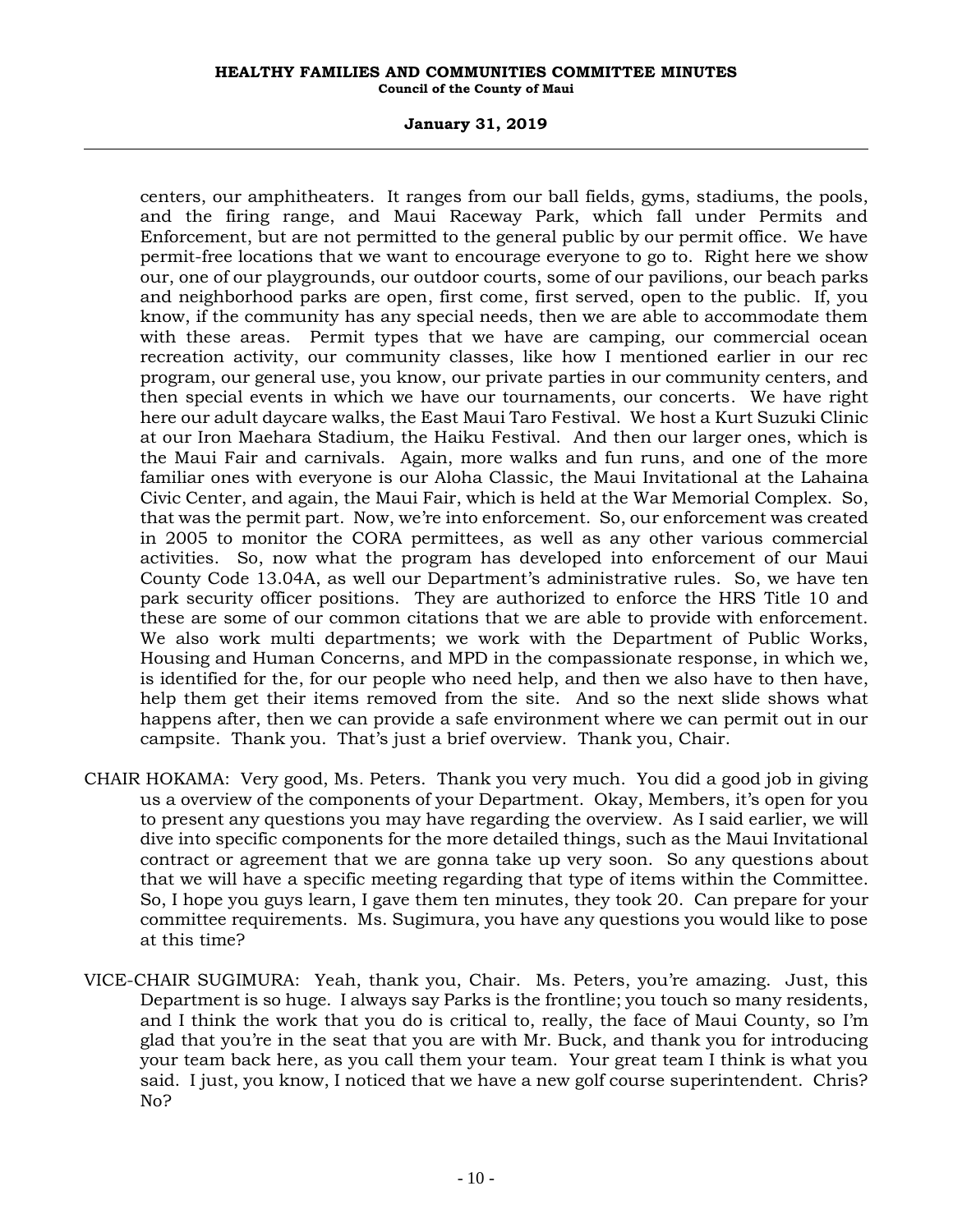MS. PETERS: Chair?

CHAIR HOKAMA: No, that's the Parks Superintendent.

VICE-CHAIR SUGIMURA: Oh, Parks Superintendent.

CHAIR HOKAMA: Golf course is, he's not here this afternoon.

- VICE-CHAIR SUGIMURA: Todd? Oh so Todd is still around. Okay, okay good. I was just wondering. So, welcome, Chris. I'm sorry. Regarding, will you be taking up the golf course? Another, another item? Okay, I'll take that off my list. And pickleball.
- CHAIR HOKAMA: It's a good-sized project, so we will take up the golf course independently, Ms. Sugimura.
- VICE-CHAIR SUGIMURA: Okay. Pickleball. I noticed that on your list of different sports you don't have pickleball located, and I know during the last two Budget Sessions, pickleball users have come to see us. So, do you have anything to say about pickleball?

MS. PETERS: Chair?

CHAIR HOKAMA: Director?

- MS. PETERS: Member Sugimura, Yes. Unfortunately, we did leave that out of the slide, but we do hold pickleball sessions, or we open up our courts and we run pickleball leagues, and I believe we have them at the War Memorial Complex, in the, at the Lahaina Civic Center, up at Eddie Tam, and we are looking. So, what we are looking at is because pickleball is such a trend right now, we're looking at when we're renovating our tennis courts, of course we are reaching out to the community and ensuring that we can then, you know, add the pickleball lines to the courts, and then offer either tennis or pickleball on alternating dates, but we will work with the community. We know that, you know, the tennis courts are widely used. Pickleball is very trendy and we want to be able to provide that for our communities.
- VICE-CHAIR SUGIMURA: Thank you. As you know, the Upcountry tennis players are pretty vocal, so I hear from them every time, and then we start talking about budget. I'm not too sure how you, you know, get those two forces to sort of play together, but I'll help you if I can in any way, as, you know, representing Upcountry. So, I appreciate that.

MS. PETERS: Thank you.

VICE-CHAIR SUGIMURA: The, will you be taking up Cora, also? Is that this or is that budget?

CHAIR HOKAMA: We will take up, my intent is to have some discussion prior to budget so the Members at least have a sense of the perimeters of the CORA program, the permit process, and then as we enter into budget with Ms. Rawlins-Fernandez, at least the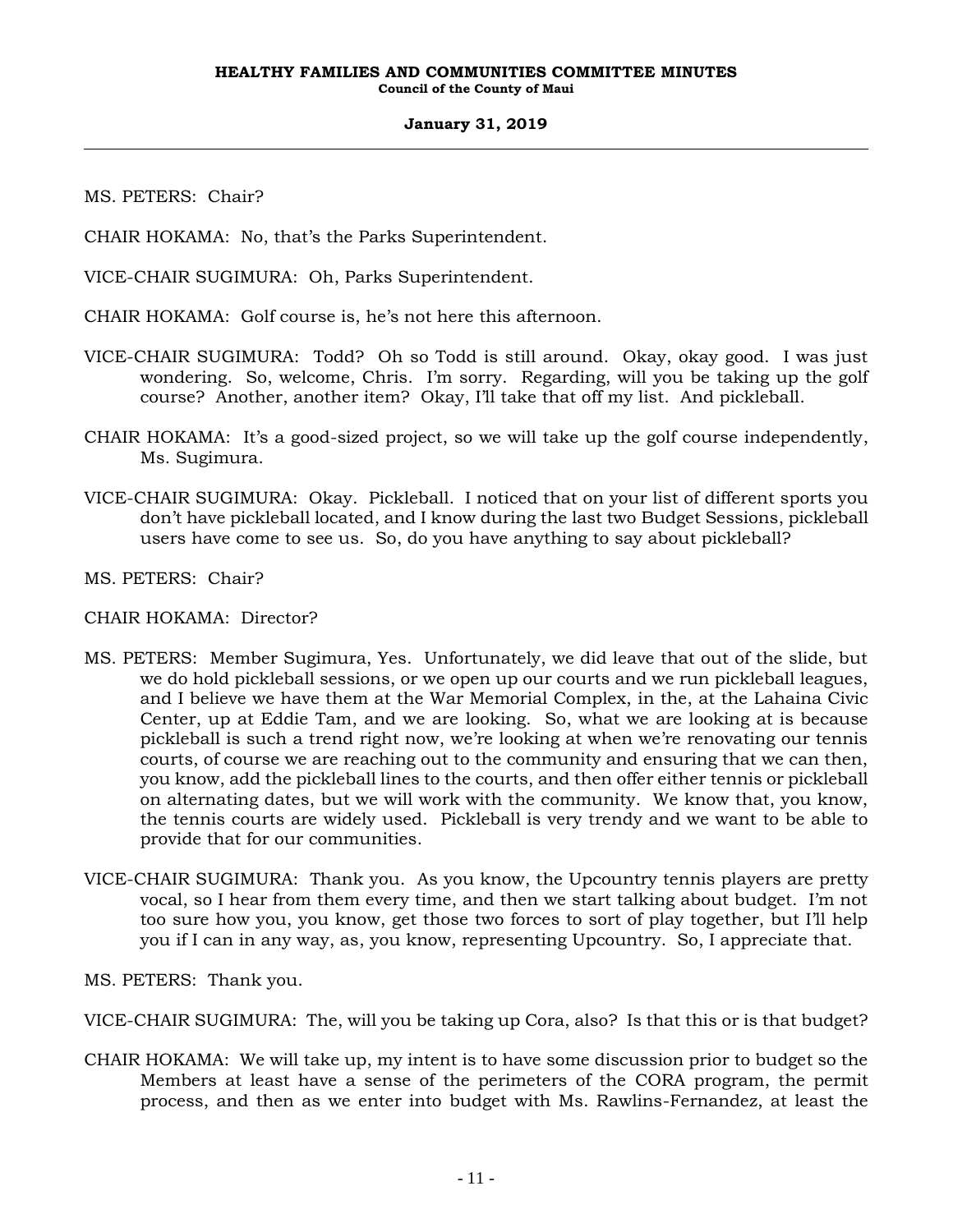Members will have a sense already of the budget requests as it relates to this Committee's jurisdiction.

VICE-CHAIR SUGIMURA: Okay, so I just have one statement and then one last question. So, I know that everything that there's a development project, I wonder how this impacts your Department. So, there are park fees that, you know, may be collected depending I guess on, so what happens to that and how does that help you in terms of once the park gets turned over to you for the maintenance of it?

CHAIR HOKAMA: Director?

MS. PETERS: Chair? Thank you, Member Sugimura. So, if park fees are collected, if we work with the developer and it is something in which we say we will accept the fee in lieu of land, those are then put into the budget in, and they need to be used within that community plan area. So, if it's paid out of a development out of West Maui, those funds must be used for parks and playgrounds within West Maui. As far as working, we have that current 18.16.320, Maui County Code, which does say that a park agreement, a park dedication agreement must come through this body before we can proceed with the terms of the park dedication for land. So, what happens in the past before that change is we would negotiate. And, you know, we would get the land from the developer and then it would come through this body and it wasn't, you know, it wasn't accepted, so we want to make sure that we are all on the same page, as far as get…bringing the agreement through Council, making sure that it meets the Code, and what we want to do is work on revising that 18.16.320. Using our park classification, we can now identify the different types of parks and come up with some kind of a matrix in which say it's a two-acre park, passive park, well then it needs X amount of stalls and the restrooms should be a certain build and type. So, I mentioned that in, during my confirmation, and I just want to reiterate that is something that we want to do because we want to make sure that we eliminate the situations like at Maui Lani where we don't have adequate parking and people are parking on the grass. And again, our irrigation heads cost a lot of money and the repairing it. So, if we can come up with that matrix in which we are able to identify system and classification, then we can better meet the needs of the community.

VICE-CHAIR SUGIMURA: Excellent. So, you're coming up with that proposal?

CHAIR HOKAMA: We're gonna bring that up as a specific item, Ms. Sugimura.

VICE-CHAIR SUGIMURA: Okay, great.

CHAIR HOKAMA: Because taking the land costs this County a hell of a lot more money to develop it, which is a developer's requirement, not the County. It shouldn't be on, the burden on us and our taxpayers. This is a condition of approval, and so we are gonna look at the minimum standards that needs to be placed in a park consideration.

VICE-CHAIR SUGIMURA: Oh, excellent to get that.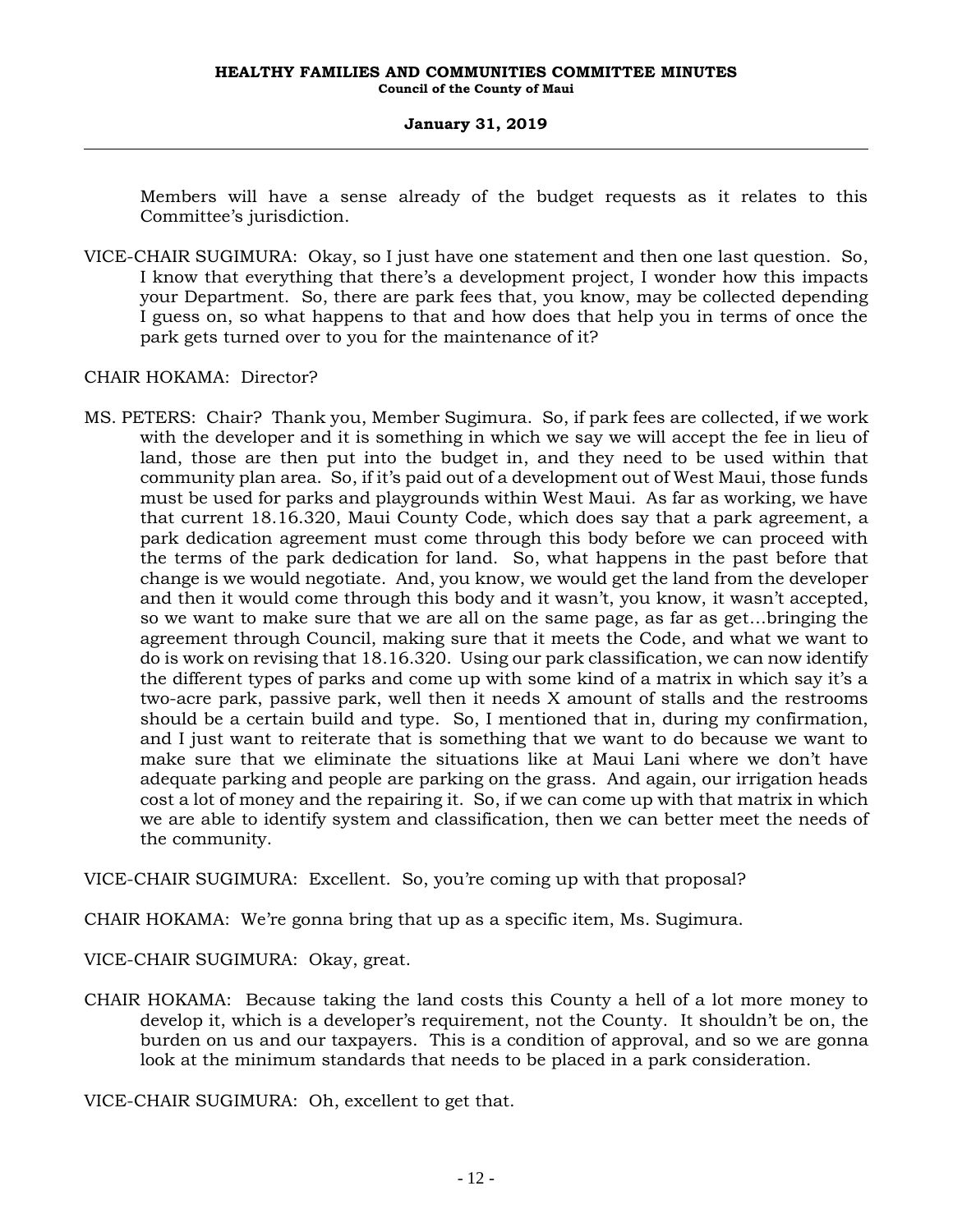- CHAIR HOKAMA: Okay? And sorry to interrupt, but that is why one of the issues is Waiale Road. That is a drainage basin, but I think officially it's one of your parks?
- VICE-CHAIR SUGIMURA: With the goats?

MS. PETERS: Yes, Chair.

CHAIR HOKAMA: With the goats. Yeah, the \_\_\_\_\_ white goats. Okay. But you saw what happened the last big flood, right? The water went almost to the top of that basin and yet it's a park? Okay. That's issue for Council.

VICE-CHAIR SUGIMURA: Excellent. And one last statement --

# CHAIR HOKAMA: Proceed.

VICE-CHAIR SUGIMURA: --and I'm done. I'm excited. This is great. This year is a  $50<sup>th</sup>$ anniversary of the Japanese Cultural Society, and we're having an annual dinner at the end of the year, but part of that--the annual dinner--we're gonna be raising money because we want to fix the Kepaniwai Cultural Park in, well the cultural park in Kepaniwai for the Japanese park which used to have koi and the, there was a water, I guess, that flowed, but because of that September 2016, you know, flood, hundred-year flood, there's no longer water that freely flows through that. And I think all the, I don't even know if the koi is still alive or tilapia, or whatever was in there, but we want to fix that, as well as the tea house. So, I look for your help or support and guidance in terms of what we can do and how much money we have to raise.

CHAIR HOKAMA: Director?

MS. PETERS: Chair, thank you. Member Sugimura, so we are working with the Department of Water Supply in getting a method in which we can get water to those ponds. So, the intake during the flood got buried, and so right now we have to identify a way to get that water to the ponds, but we are actively gonna work on it and we were also approached by the Hawaiian cultural area in getting the loi in that, so we…that's our goal is to get that up and running, and we're working with Water on it.

VICE-CHAIR SUGIMURA: Thank you. I'll send you a letter, but thank you.

MS. PETERS: Thank you.

VICE-CHAIR SUGIMURA: Would love to help contribute not all the money, but some. Thank you. I'm done, Chair.

CHAIR HOKAMA: Okay, thank you. Ms. Kama, any questions you'd like to pose at this time?

COUNCILMEMBER KAMA: I just have an easy question. What is the status of the park in Paukukalo?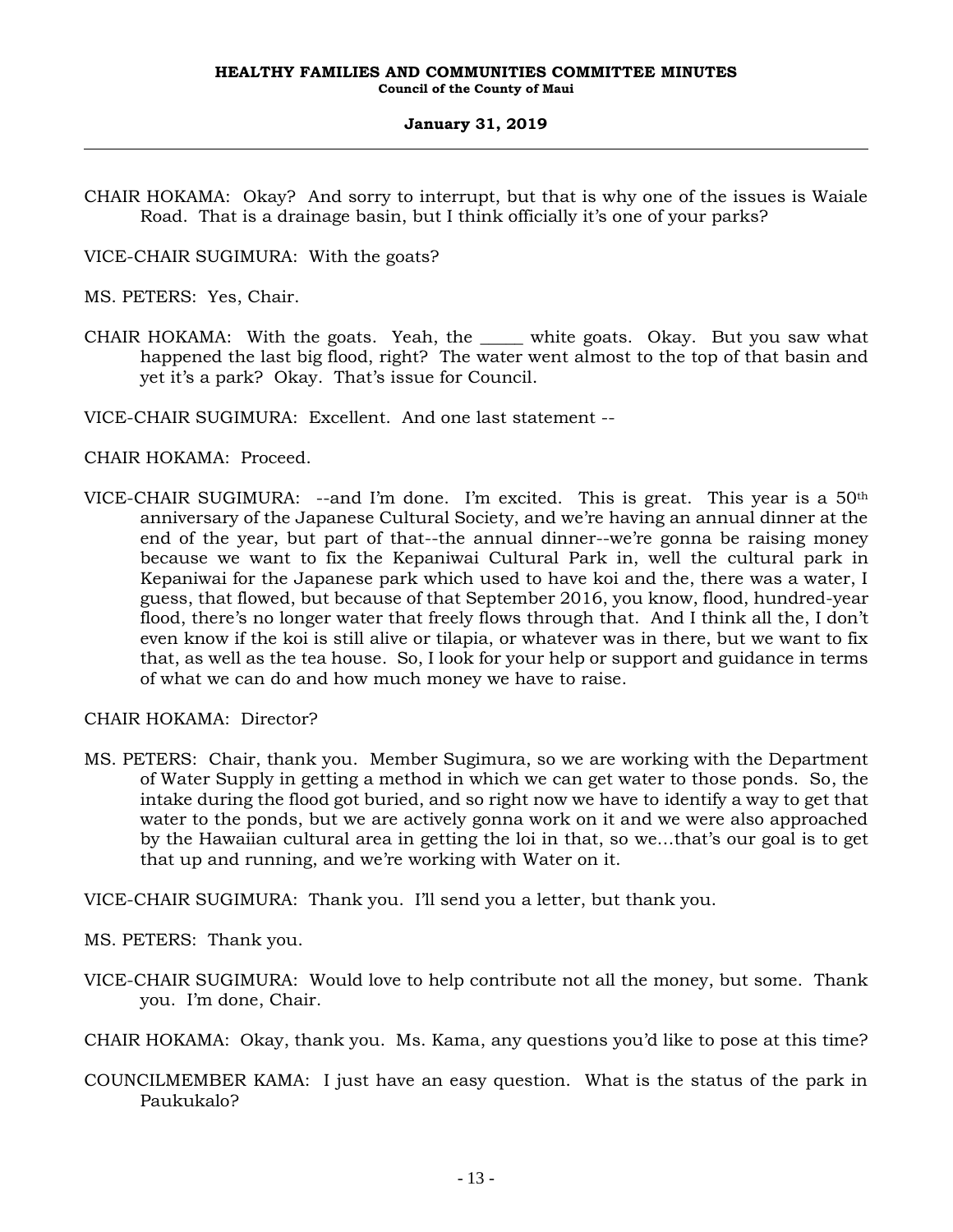CHAIR HOKAMA: Director?

MS. PETERS: Is that the Hawaiian Homes? That, so that one is now under the Department of Hawaiian Homes [*sic*] Land.

COUNCILMEMBER KAMA: Thank you.

CHAIR HOKAMA: Okay, thank you. Mr. Molina?

- COUNCILMEMBER MOLINA: Thank you, Mr. Chair. I just had a question on, regarding the presentation on the construction maintenance area. And, Mr. Chair, I'll try to keep it very broad. I'm a somewhat frequent walker of Keopuolani Park and every now and then I'll use the bathroom and I noticed dispensers that are, that have still, you know, in need of repair, and in fairness, it does get vandalized on occasion. How do you folks, you know, because it sometimes takes a while, is the problem getting it fixed because of the parts not coming in, or is it because of, you know, your personnel is so overloaded with other types of work, maintenance work, and I guess you have to prioritize which parks need to be addressed ASAP. So, can you just briefly comment on that?
- MS. PETERS: Chair?

CHAIR HOKAMA: Director?

- MS. PETERS: Councilmember Molina, that's a great question. So, we are, you know, like I mentioned, we have that computerized maintenance management system, and with that, we can identify priorities. So, we are tasked with making sure that the health and safety issues are addressed immediately, and then we prioritize from there. We are working on a restroom checklist, and we need to implement that because it's something that we currently don't have in all of the districts, but then it'll identify, you know, yes, we have checked it all. Yes, we did put in a work order, and then we go back and review and ensure that these items are being, you know, replaced. There is another component with that, is that sometimes we cannot get the parts, so you know, we would like to be able to maybe put out some signage. We deal with a lot of vandalism and that again, you know, is something that we have to prioritize in need of repairs.
- COUNCILMEMBER MOLINA: Okay, thank you. And now, one last question, Chair, on the, regarding the Papalaua parks and the clean-up. Parks role in this is you have the rangers working with the, I guess, Housing and Human Concerns, Homeless Division, and MPD, so how many rangers do you have available right now?
- MS. PETERS: So, currently right now, we have four rangers. We are, so in the past Administration, there was a discussion to transition these positions to the Maui Police Department. We have realized the importance of retaining these positions in a, in order for us to enforce our 13.04A, and as well as assist with just, you know, being our eyes and ears out at the parks, being able to educate people on, you know, what you can and cannot do. So, it's not always about just, you know, enforcing and citing, but more just educating the public in knowing, you know, what we can do, where you cannot do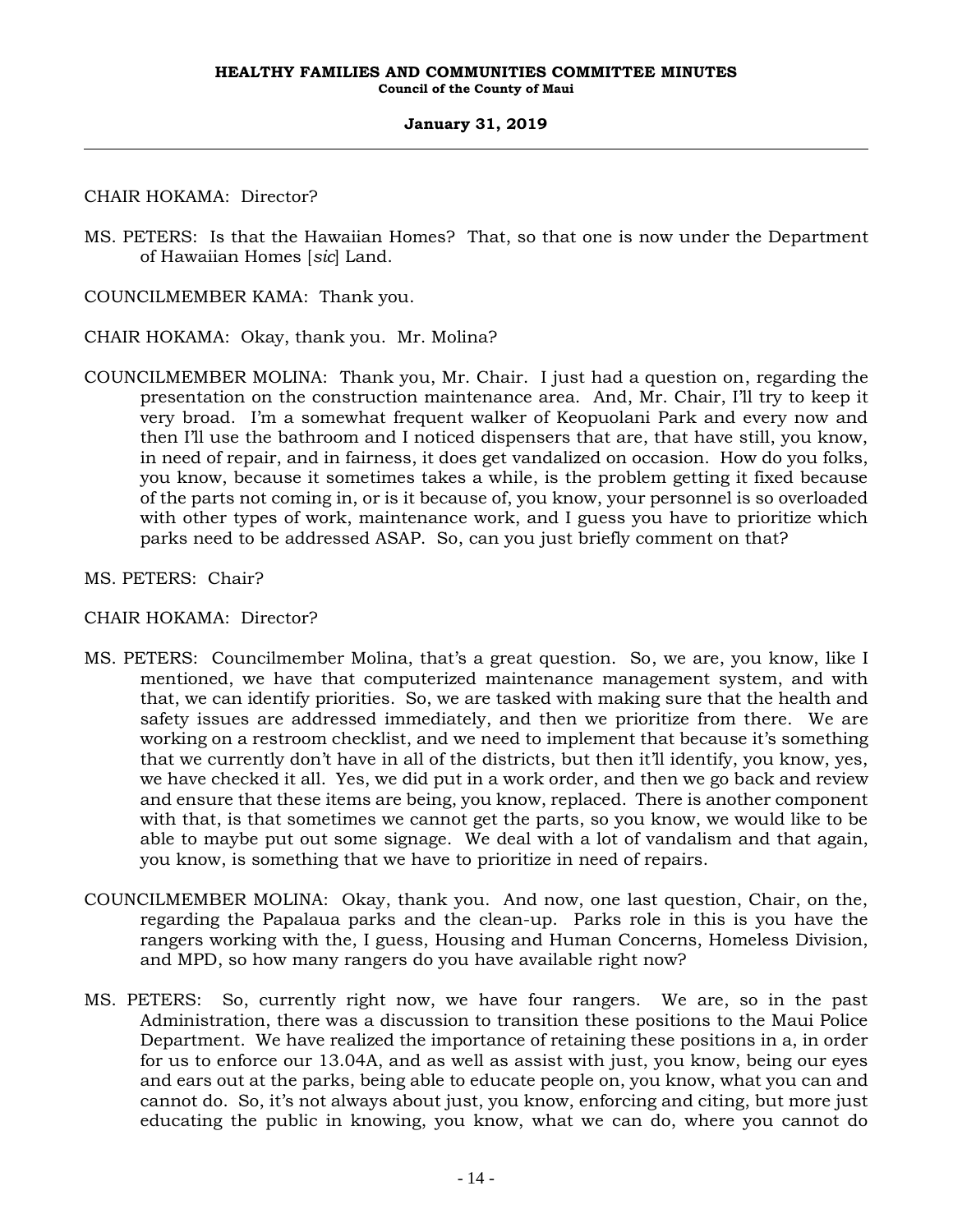things, and then also, the enforcement of the permitted activity, as well, you know, as the camping.

- COUNCILMEMBER MOLINA: Okay. Thank you very much. I look forward to a deeper discussion on Parks' issues during the Budget Session. Thank you, Chairman.
- CHAIR HOKAMA: Thank you, Mr. Molina. Ms. Rawlins-Fernandez, any questions?
- COUNCILMEMBER RAWLINS-FERNANDEZ: Just a comment. Thank you so much for a thorough presentation. I appreciate that. I know we are on tight time constraints, so I'll just keep it at that. Mahalo.
- MS. PETERS: Thank you.
- CHAIR HOKAMA: Thank you. Ms. King?
- COUNCILMEMBER KING: Thank you, Chair. I'm trying to keep it really broad. One of my questions is on new acquisitions or recent acquisitions that haven't been developed yet, and do we have like an inventory? I know that we purchased that piece of land in North Kihei that's for parking, and I don't think anything's been done on it, so is there a list somewhere, or are you gonna put that together of parks that haven't been dedicated yet, or have more work to do on them, or other parking areas, or is that just an anomaly, that one piece?
- MS. PETERS: So we actually did, David helped us do an improvement plan for that, so we are working with the Planning Department because identified on that parcel were wetlands and dunes, in which we don't want to impact. And so what we're gonna work on, I think it's proposed on that Waipuilani north parking area is probably we could get 23 stalls, and we'll try some type of pervious surface, so we'll pilot something where there it's, you know, it'll be environmentally friendly and not just roll out our asphalt like we do in the majority of our parks. And then also, we were approached by some cultural groups to utilize the area. So, right now what we're trying to do is gather all of our inventory and figure out what we can and cannot do, what we don't have the resources for, and then move forward with the master planning. And even if it's a small area, an improvement plan is necessary because we need, again, it was important to identify that it did have those wetland and dune sites.
- COUNCILMEMBER KING: Right. No, I appreciate that, and I actually did talk to some folks in South Maui from the Aha Moku, so I think they contacted you. They're really interested in doing a partnership and helping you maintain that area, and but I do want to caution you about the impervious [*sic*] surfaces because some of the folks on the KCA that we have two architects, and they worry about putting those too close to the beach because it could…it gets covered with sand, it fills in the holes, and then it's useless. So, it becomes just the same as a non-impervious [*sic*] surface. The other question I had was about the numbers of crew that you have on Lanai and Molokai, and then also what is your average number of vacancies Countywide, at any given time?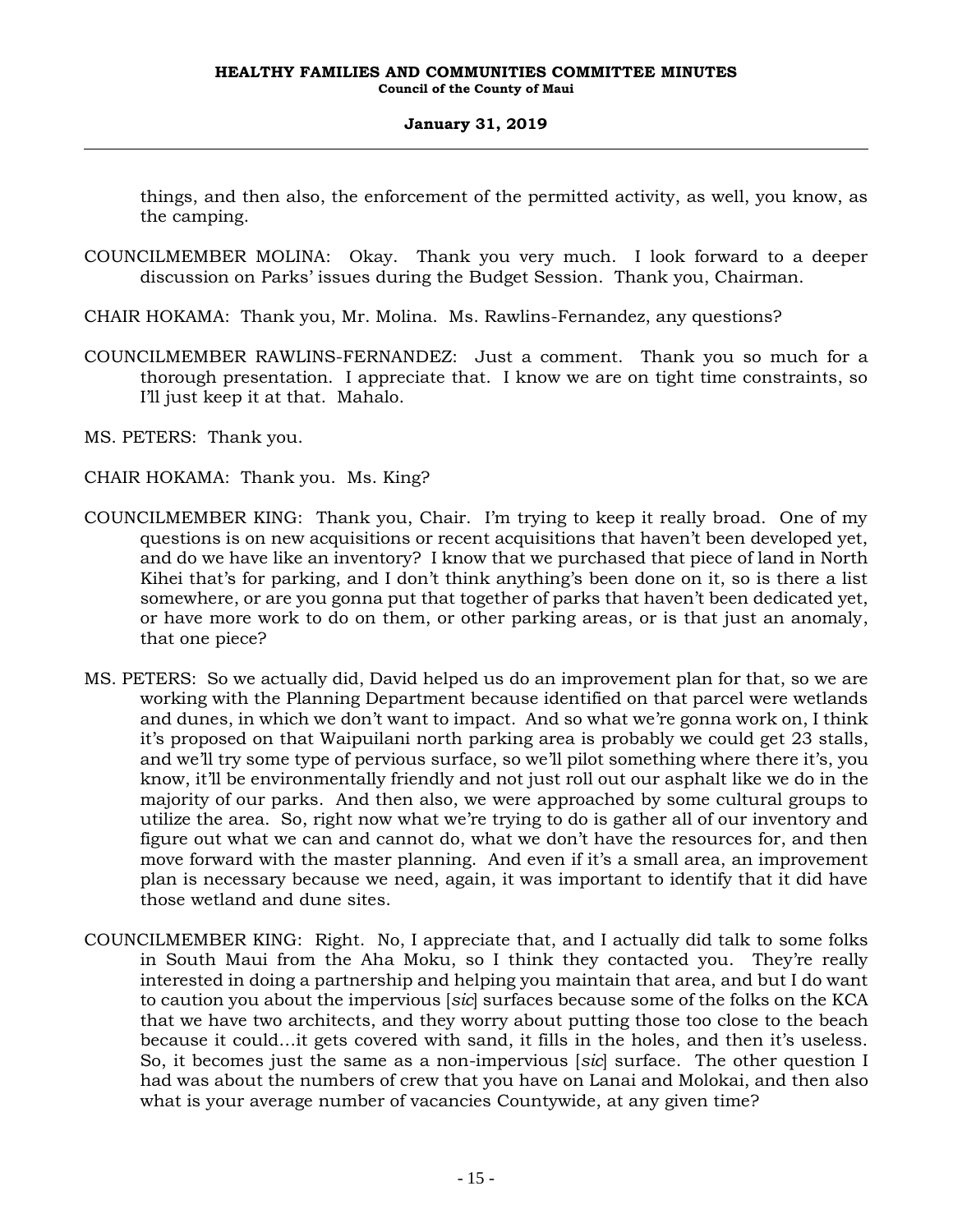CHAIR HOKAMA: Director?

COUNCILMEMBER KING: Employee-wise.

- MS. PETERS: Chair, thank you. Member King, yeah, so we have 30 vacancies right now. As far as our Molokai and Lanai crews, I believe that we are, we don't have any vacancies there. We've filled all of our vacancies. The last one on Lanai was our building and maintenance repair, which was in dire need, and so then that person will be able to help us with our maintenance.
- COUNCILMEMBER KING: Okay. What was your, what were your numbers of crew on Lanai and Molokai, do you know?

MS. PETERS: Our number of crew?

CHAIR HOKAMA: Lanai is your smallest component of the program.

MS. PETERS: You mean staff?

COUNCILMEMBER KING: Yeah. How many staff do you have?

MS. PETERS: Oh, I don't have a number…

COUNCILMEMBER KING: You could share that with me later.

CHAIR HOKAMA: Six, Kaeo?

COUNCILMEMBER KING: Oh.

MS. PETERS: Oh. We'll have our Chief of Recreation. He knows that off the top of his head.

COUNCILMEMBER KING: I think Mr. Hokama said he knows there's six over there. So, okay.

MS. PETERS: Six on Lanai and --

MR. AH SAU: *(from the gallery)*: *. . .(Inaudible). . .*

MS. PETERS: --21 on Molokai.

COUNCILMEMBER KING: Twenty-one, okay. Okay. And then my…I just wanted to make my, a last comment because it's been a concern that's, it's starting to bubble up more and more, is the amount of dog parks that we have. So, I know we have at least one in South Maui, but that might be an issue like pickleball. I think it's less trendy and it's kind of gonna be more of a demand for, you know, actually, at least having one in West Maui. One in, you know, just places where people can go and…

MS. PETERS: Chair?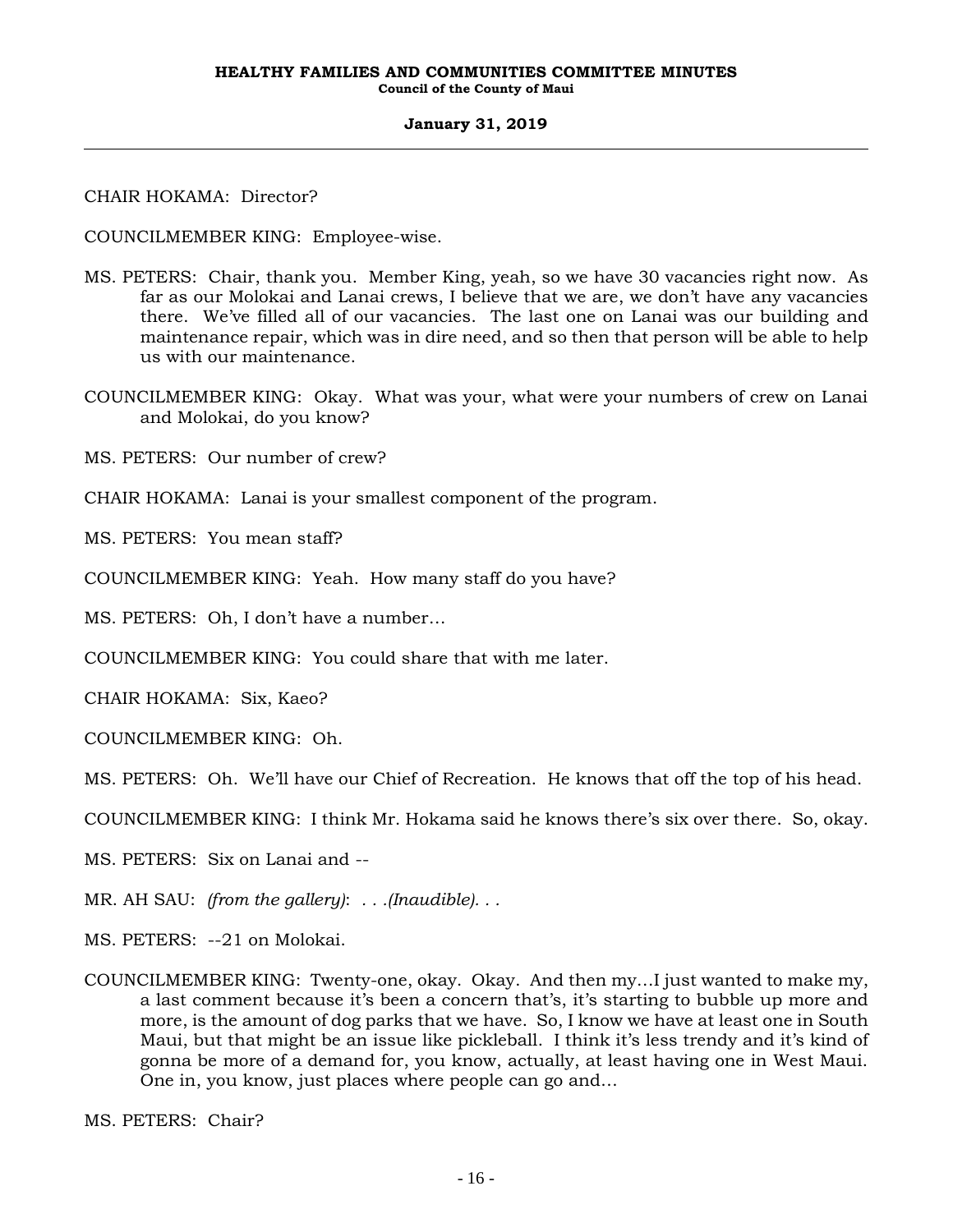# CHAIR HOKAMA: Director?

- MS. PETERS: We just met internally on our capital improvement and our maintenance budgets, and we've identified in '20 a dog park in each district.
- COUNCILMEMBER KING: Oh, nice. Okay, the same wave length. Thank you very much, Chair. Thank you, Ms. Peters.
- CHAIR HOKAMA: We'll have a more detailed discussion on that component in the Committee. Ms. Paltin?
- COUNCILMEMBER PALTIN: Thank you, Chair. Aloha, Miss…Director Peters. I just had some questions on slide 34, which is the West Maui Park District 2017. All these pink areas, that's County-owned parks in the district?
- CHAIR HOKAMA: Ms. Paltin, maybe you can more specifically point out which graph you were, you would like them to respond to.
- COUNCILMEMBER PALTIN: Number one, Nakalele Point Light Station.

CHAIR HOKAMA: Okay. Director?

- MS. PETERS: Yeah, so all of those identified are within the parks inventory.
- COUNCILMEMBER PALTIN: So it's County-owned land at Nakalele?
- MS. PETERS: I would have to look that up --
- COUNCILMEMBER PALTIN: Oh, okay.
- MS. PETERS: --what the land ownership is. These are County operated park…

COUNCILMEMBER PALTIN: Like you're responsible for maintaining --

MS. PETERS: Correct.

- COUNCILMEMBER PALTIN: --that area. So, like, I've been driving from the other side a lot and I'm not sure, number 11, Papalaua Wayside Park, Ukumehame. I didn't realize that the County maintained the mauka side of the road and it seems like there's a lot of trees being cut down, and I was wondering if you knew about that, or if that's like a fire break situation, or just wondering.
- MS. PETERS: Thank you, that's a good question. We'll have to go look into that tree trimming. We have our annual maintenance tree-trimming contracts, and I'm not aware that that is part of it, so I would have to go look into it.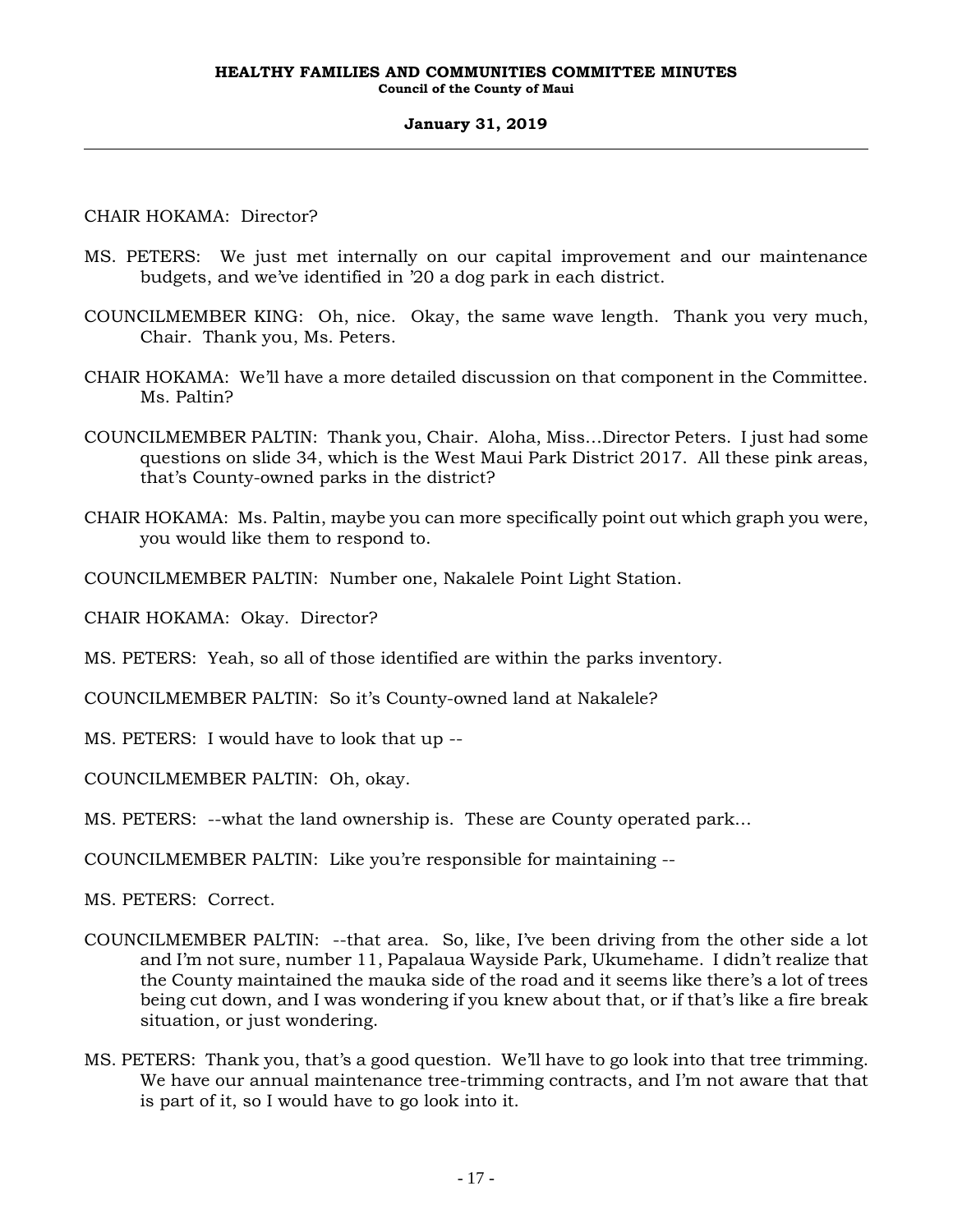- COUNCILMEMBER PALTIN: Oh. It might not be the County's land, but it kind of looks like the general area.
- CHAIR HOKAMA: Ms. Paltin, what we'll do is send a letter from this Committee to the Department of following up on your request and then upon receipt of a response, that will then be presented back to you and all members of the Committee.

COUNCILMEMBER PALTIN: Thank you.

CHAIR HOKAMA: Okay. Sure.

COUNCILMEMBER PALTIN: Thank you --

MS. PETERS: Thank you.

COUNCILMEMBER PALTIN: --Director Peters.

CHAIR HOKAMA: Yes, got that. Thank you. Okay. Is there any other question you would like to pose regarding this overview? Because again, this was the overview and we appreciate the Department's presence. If you do have additional questions, again, the Chair offers the Committee's assistance to send it to the Chair and then the Staff will forward the question to the appropriate component of the Department, and upon receipt of any response, the Chair will be happy then to disseminate to all Committee members as part of our Committee record. Okay? With that, thank you very much, Director and Mr. Buck.

MS. PETERS: Thank you, Chair and Committee. Have a good afternoon.

VICE-CHAIR SUGIMURA: Thank you.

# **COUNCILMEMBERS VOICED NO OBJECTIONS.**

# **ACTION: DEFER PENDING FURTHER DISCUSSION.**

CHAIR HOKAMA: We'll take a two-minute recess and prepare for the Department of Human Concerns. *. . .(gavel). . .*

| <b>RECESS:</b> | $2:32$ p.m. |
|----------------|-------------|
|----------------|-------------|

**RECONVENE: 2:37 p.m.**

# **ITEM HFC-13(2): OVERVIEW OF THE HUMAN CONCERNS PROGRAM (DEPARTMENT OF HOUSING AND HUMAN CONCERNS)**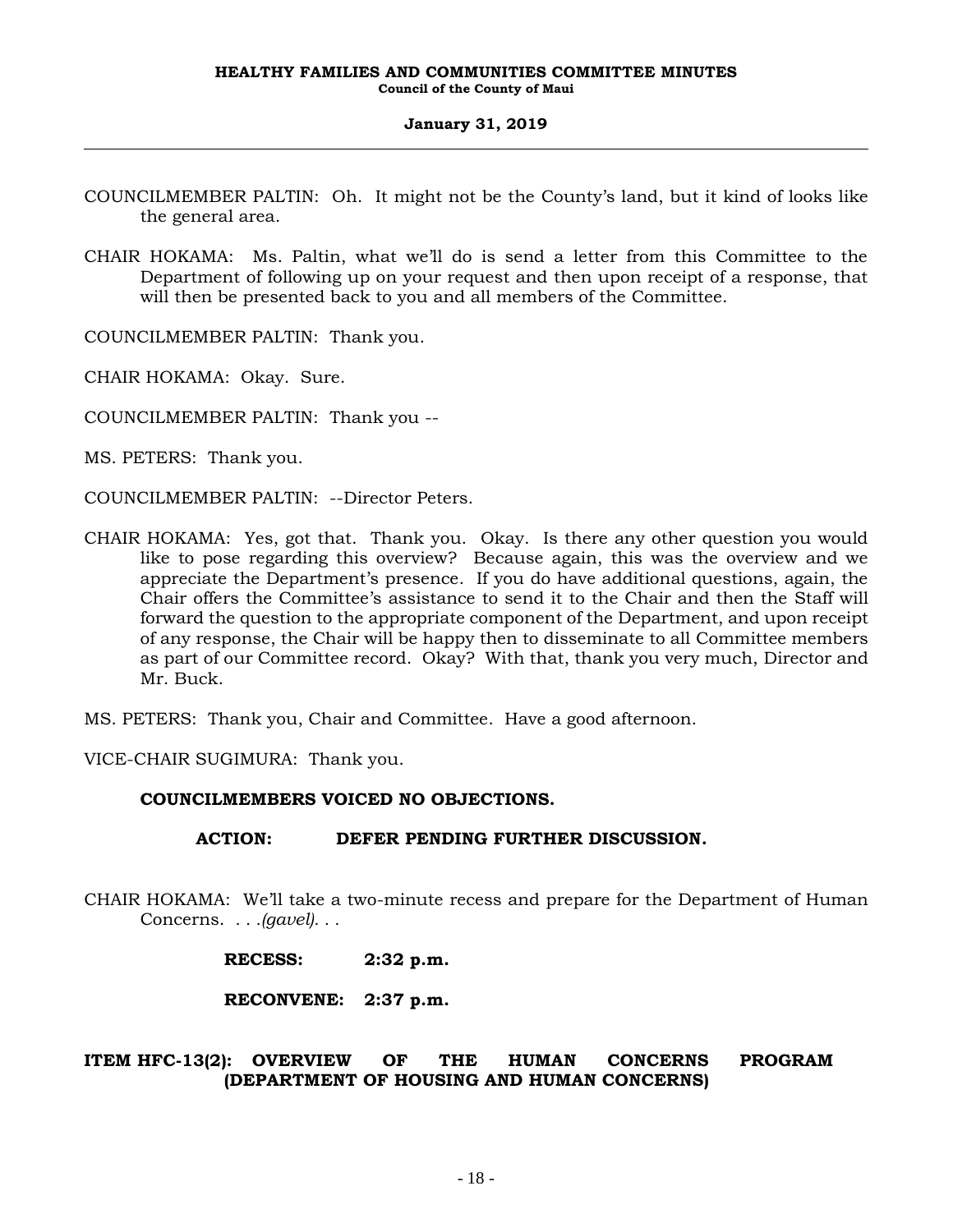- CHAIR HOKAMA: *. . .(gavel). . .* Okay, we are back in order. This is part two of our afternoon's review. This time we have the Department of Housing and Human Concerns. We will be specifically having an overview of the Human Concerns component of this Department, and so this afternoon we have Mr. Spence, as well as Ms. Tsuhako representing the management of this Department. So, Mr. Spence, you or Ms. Tsuhako have any comments at this time?
- MR. SPENCE: Yes. Thank you, Mr. Chairman. Aloha, Committee Members. My name is Will Spence. I am the acting Director of Housing and Human Concerns. With me this afternoon is Lori Tsuhako. She is the Deputy Director. I really wanted to come here this afternoon. So, Lori is primarily focused on the Human Services side and the, those aspects of this Department. I'm still very much involved with it, because I consider the services that this Department has and the things that we manage, they're really critical for our citizens here on Maui. This Department touches from actually prenatal, from early, early childhood, prenatal to our elderly and a whole lot of people in between. The nonprofits that we help support, you know, they touch a lot of lives within our County. It's a critical, really, a critical function that we provide to the citizens of our County. Being that Lori has a whole lot of experience on the Human Services side, being that she has been involved with the Office of Aging and has worked on the State, on a State level with homeless issues, I am very confident she will make a very good Deputy and with that, I'll let her go ahead and make the presentation and we will be available for questions. Thank you.

# CHAIR HOKAMA: Thank you. Ms. Tsuhako?

MS. TSUHAKO *(PowerPoint Presentation)*: Thank you, Mr. Chair. And good afternoon, Members. I'm Lori Tsuhako and I'm the Deputy Director of the Department of Housing and Human Concerns. So, I have a PowerPoint, and I think you have access to it as well. I'm gonna go fairly quickly through this because Chair asked us to do a very broad overview for you. So, as he said earlier, we'll get to the details, I think, as we get further into our year. The Department of Housing and Human Concerns essentially has…oops. Oh, there we go. An administration program, a housing program, and a human concerns program for budget purposes, so in our budget we're, housing and the human concerns budgets are separate. Under the Human Concerns program we have several divisions. These include Early Childhood Resource, the Grants Management Division, our Homeless Program Division, Immigrant Services, the Maui County Office on Aging, Aging Disability and Resource Center, Kaunoa or the Senior Services Division, and the Volunteer Center. This afternoon, I'm gonna be speaking about all of those programs under Human Concerns with the exception of the homeless programs, which, I think, for the purposes of the Council oversight, will come under Member Kama's Committee. So we also do contract service with the Animal Management Program through our Department, and I won't spend too much time talking about that. So, our administration program provides oversight to all of the divisions and one of the tasks that we're charged with doing is because of our grant-making function and the responsibility we have to ensure that services are provided to the community, I want our Department, and Will also wants our Department to be accountable for the County funds that are spent, to make sure that we're, we and our partners are spending it well,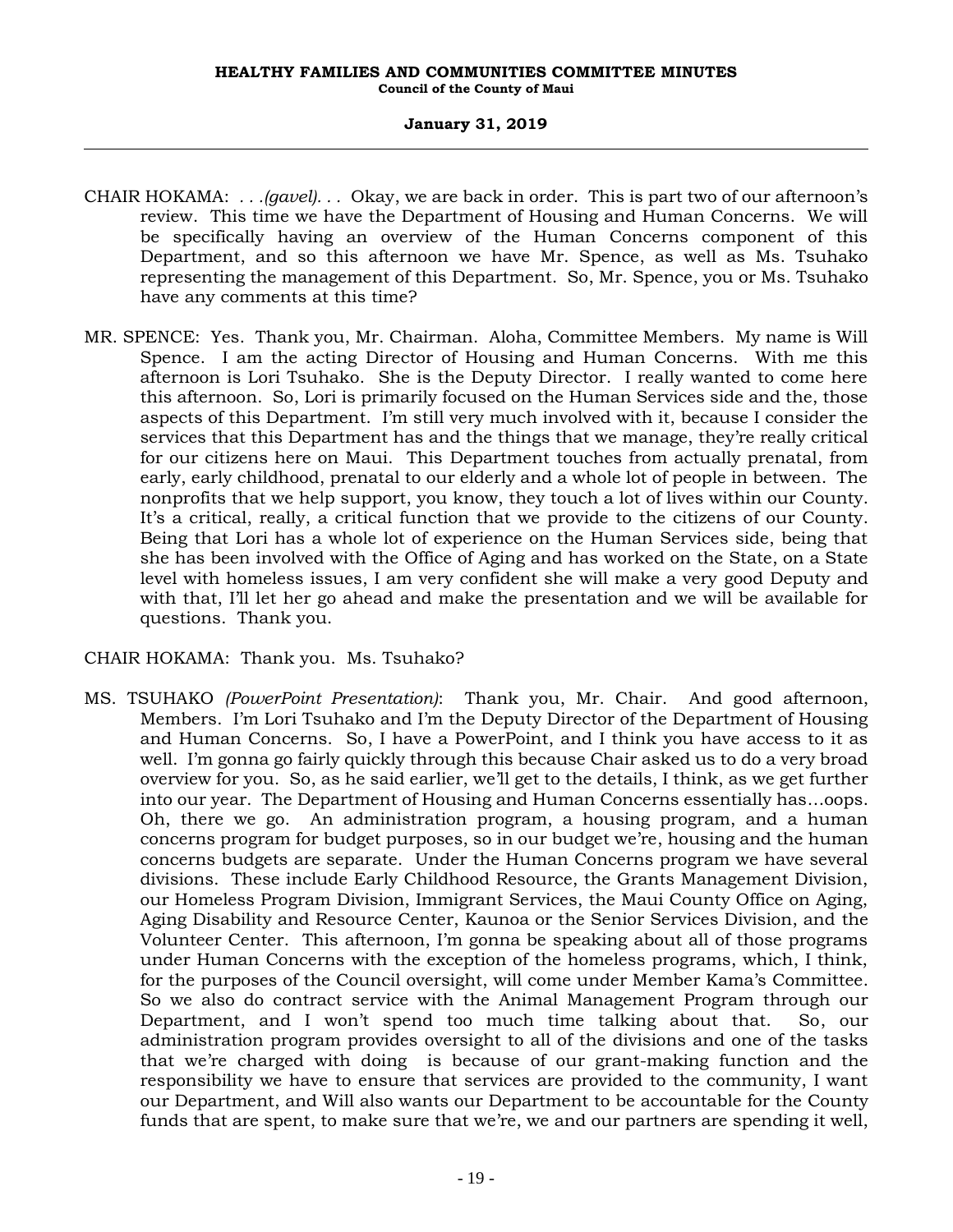### **January 31, 2019**

and that we're spending it for services that are really needed in the most efficacious way possible. Our Department also staffs a couple of different boards and commissions, and these include the Commission on Children and Youth, Commission on Persons with Disabilities, the Animal Control Board, as well as the Council on Aging. So, the first division that I'd like to introduce you to is our Immigrant Services Division. Their mission is to assist new residents of Maui County to become fully integrated and productive members of our community. So, we have several goals for that Division, and that includes staff training, continued research and application, so that we can work with the different bodies, both Federal and State, involved in helping immigrants, and so that we can provide a service that's both relevant, as well as accurate so that folks don't get into trouble with immigration status, but are also led down the right path. We do a lot of outreach at Immigrant Services to develop programs for the community on the diverse cultural pallet that we have here on Maui County. We also have developed an acculturation program to support and educate the community on not only other cultures, but also on how they can better be integrated into the culture that we have here on Maui. So, some of the programs are that, programs and services that are provided include assistance to the Department of Homeland Security and Department of State with immigration, citizenship, and employment forms, referrals to appropriate services, acculturation, naturalization classes, and support to the consulate services that are brought to Maui. So this will give you a taste of some of the breadth and the number of people served through our Immigrant Services. Six thousand eight hundred and forty-nine processes, people have been helped in Wailuku. In Lahaina, another 384. On Molokai, a thousand, and on Lanai, almost four 400. So, our staff has also worked with immigrant and migrant groups and their organizations on advocacy and learning how to better participate in the community. Again, support and assistance to consulate general offices from Mexico, the Philippines, the Federated States, and the Republic of the Marshall Islands, doing USCIS outreach on Maui, and doing outreach for educational purposes. In the old days, I know when I first went to the Department ten years ago, the Immigrant Services Division had a reputation of only serving Filipino people, and I really want to correct that because that's really a misconception. That office serves people of all different nationalities, and it's not limited to only Filipino immigrants and their families. So we have folks there who can speak the language, but who also have different ties in the community to other resources that can be very useful and helpful. Our next division is a one-woman division. It's called the County of Maui Volunteer Center, and it's staffed by Wendy Stebbins and the volunteer center is a one resource and catalyst on Maui that leads, connects, and mobilize volunteers and volunteer agencies to contribute to a better Maui. So, we look at the Volunteer Center as a hub for agencies who need volunteers, for people who want to volunteer and who don't know where to start. And Wendy conducts public awareness about volunteerism, really studies and stays current in the field about best practices in the area of volunteering, helps to mobilize volunteer engagement in the community, and helps to organize recognition and community volunteer programs so that folks who do volunteer are recognized for their work and also agencies have an opportunity and sort of like a format to learn how to retain and recruit more volunteers to get the work that they need to do done. We maintain a website, HandsOnMaui.com, we work with partner agencies and volunteers, conduct volunteer leadership trainings, as I said, do volunteer recognition, contribute to social media, generate newsletter and hot sheets and other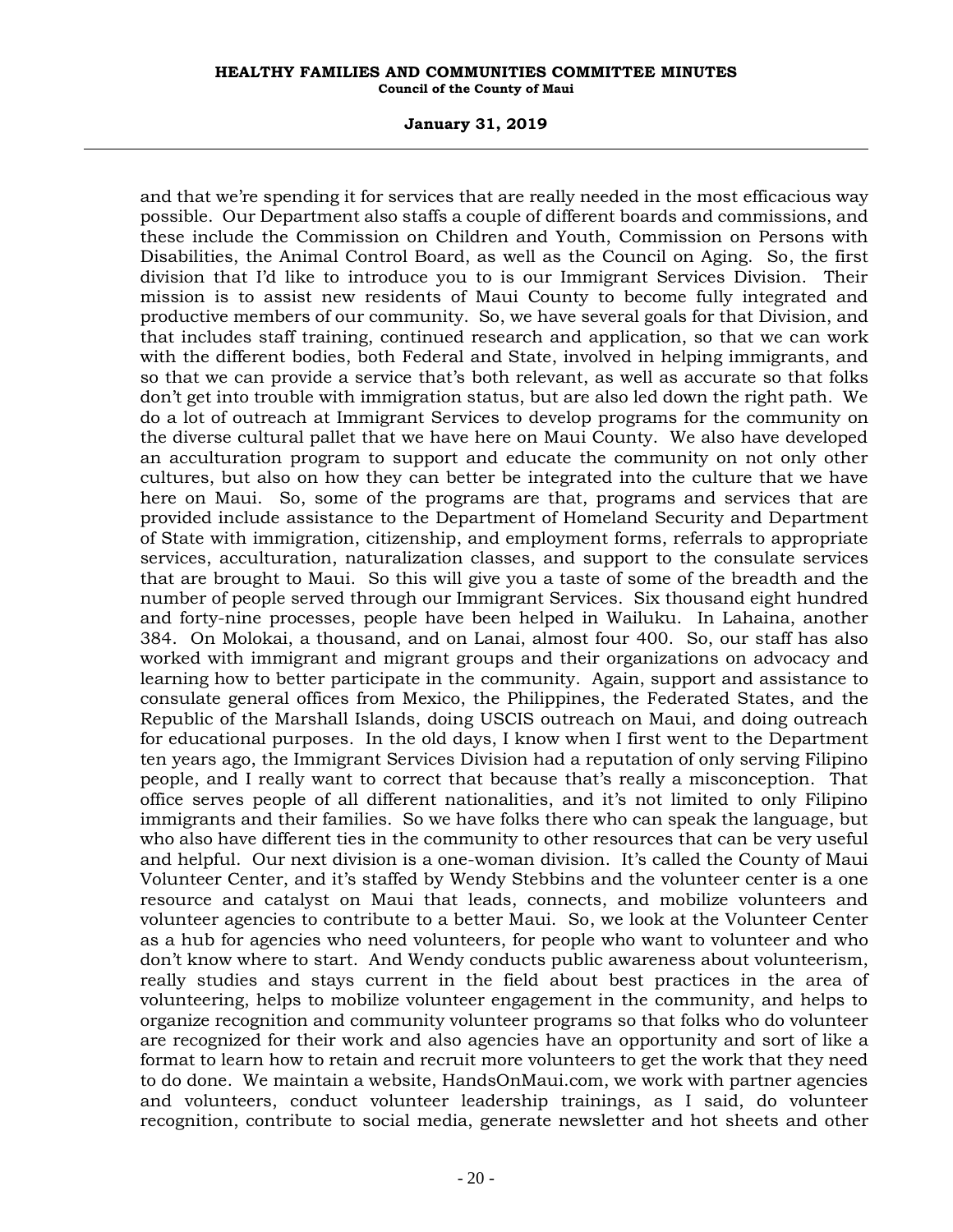### **January 31, 2019**

training. So, everybody needs volunteers in the community, so we try to help with that. So, you can see on your screens that impact has been wide, pretty impressive for a one-woman show, and I think if you speak to the agencies that have worked with our Volunteer Center, you'll see that the impact has been exponential, especially the connection with resources and the connection with each other. So, sometimes agencies have a tendency to work in their own vacuums and work in the Volunteer Center in recruitment and in joint recognition events helps people to kind of cross over those silos, and have a little bit better appetite for working with each other instead of thinking, this is my volunteer, not yours. Don't talk to them. Okay, so I think that's a larger service that's offered to our community of nonprofit providers. The next division that I'll introduce you to is our Grants Management Division, and this little fact here will give you, should give you a moment to pause. Our Grants Management Division funds 92 grants that have a total of over \$14 million in County funds. So, these grants that are administered through GMD touch a whole bunch of different areas that are significant in the social service fabric of our community. These include affordable rental, food, shelter, and safety, early childhood, health, human services and education, the homeless program, self-sufficiency, services for the frail and elderly, substance abuse prevention and treatment, youth alcohol education awareness, and youth centers and programs. The mission of the Grants Management Division is to develop and implement plans to meet the Human Concerns objectives with the assistance of the community and the direct service providers. We want to monitor and evaluate County-funded programs and services provided by private nonprofits, and distribute funds for programs and services that support and enhance the human and social service needs of our County. Accountability is a big word in our Department, and especially in this Division. Because we are helping to distribute and administer County funds, our expectations are very high for accountability of those funds, as it should be. Your expectations and the public expectations of us as a Department should also be very high about how we administer that money. So, our Grants Management staff does a lot of what we call technical assistance to grantees. We have grantees who have been funded through the county through many years, and then we have new grantees who may not be as familiar with the process or with the administrative requirements, and the administrative requirement bar is pretty high, as it should be again. So, they lend a lot of technical assistance to help agencies get through the bureaucratic process that's required of us to be accountable for those funds. They also spend a fair amount of time monitoring those grants because we want to be able to say with certainty that that money is being used well. It's being used for the thing that we intend for it to be used for, and I think that everyone in our community is best served by effective grants management in that way. The Grants Management staff doesn't have any particular expertise, but they've overseen implementation of Capital Improvement Projects. They've also done a lot of program and fiscal reporting and management. And, as I said, their main goal is they want to work with the grantees to ensure that the grantees meet our County requirements, so that we can be accountable for how that money is spent. So, a lot of time is spent on that technical assistance to grantees. So, I'll skip over really quickly over the next couple slides, but you'll see that there's criteria for organizations that are eligible to receive funding through our Grants Management Division. We also have posted here the process that the Grants Management Division follows in order to be able to administer funding to different nonprofits. So, our Grants Management Division has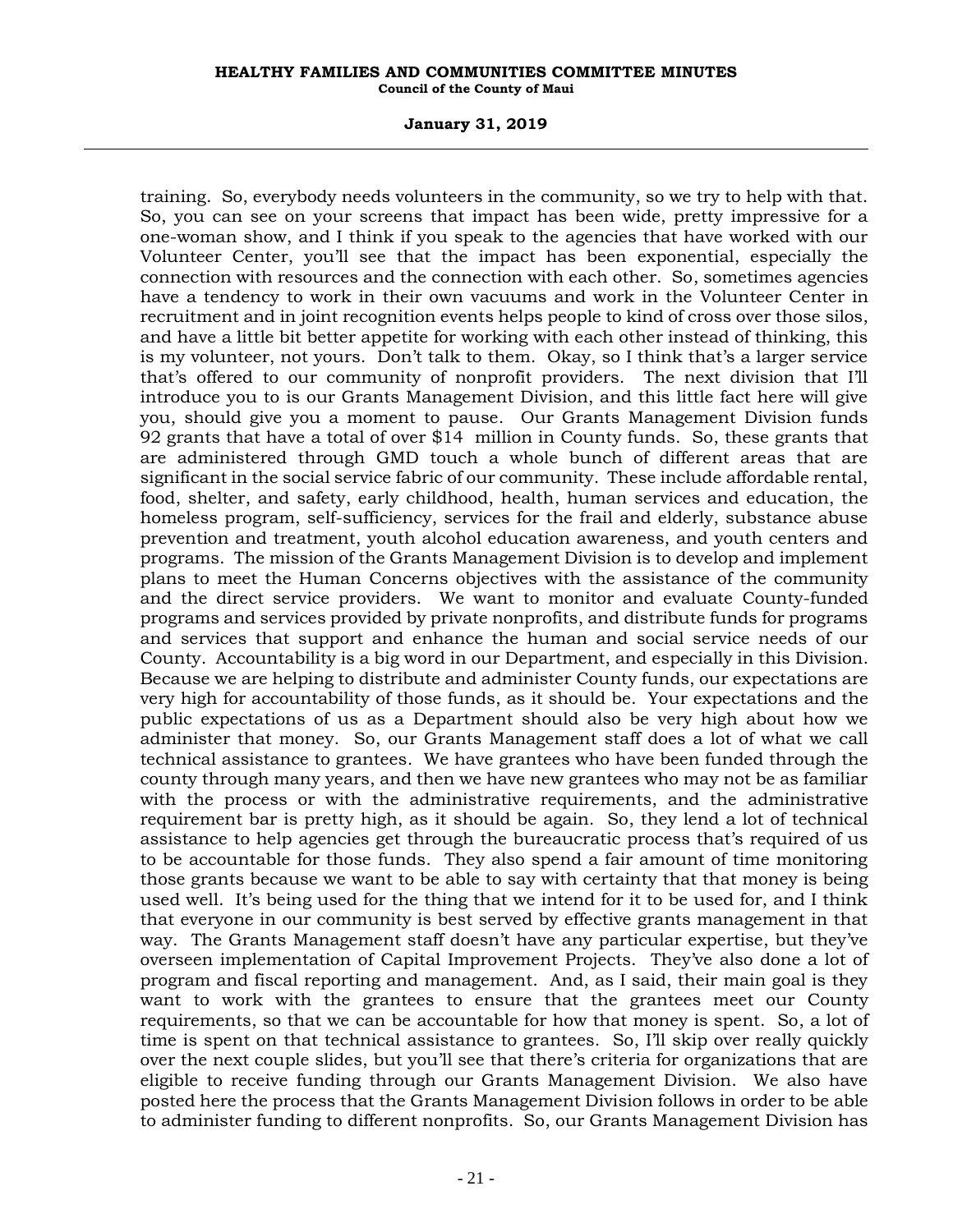### **January 31, 2019**

helped grantees improve their narratives to help them be better able to explain what's gonna be done and how it's gonna be done. Our staff has gone to workshops and seminars to increase their knowledge about what it means to be a good grant manager, and provided lots of technical assistance and fiscal oversight on Capital Improvement Projects, which include those that you see listed. We will move on to our next division, which is our Early Childhood Resource Center, and again, one-woman show. Kaina Bonacorsi is our coordinator for this office. The mission is to coordinate, support, mobilize and leverage partnerships and funding, including early childhood grants as appropriate and identify, provide, and share resources for families and professionals moving toward implementing a coordinated system of early childhood services for young children from prenatal to kindergarten entry in the County. So, the vision of this Division is to improve and enhance the availability, affordability, and quality of early care and educational services through the promotion of shared goals, partnerships, and resources. So, anything that will impact Maui County families is within the scope of the early childhood resource center. It's not really only about preschool. It's really creating partnerships to maximize what we can accomplish together. So, this one is a little bit harder to read, but you know, the population served are those families and our community, and we do family engagement and support. We talk about safety. We have learning and care, professional development, as well as health. For the community, there's a lot of work done on the public policy and advocacy not just here in Maui County, but also at the State level for items that are of concern and import to the early childhood community. Okay, I'm gonna flip through this real fast. Sorry, I thought this was all on one slide. It's gonna make me go through this whole thing. Okay. So, early childhood grants, we have MEO Kahi Kamalii Head Start, E Malama I Na Keiki O Lanai, Imua. Two programs at Imua, three programs at Imua, parents and children together, Maui Family Support Services, and the Subsidy Program. So, we have a couple of different priorities, including increased initiatives, and here's what I like. The first five years have so much to do with how the next 80 turn out, and so that's why it behooves us to really take care of our young children because they're gonna be taking care of us one day. The next division I'd like to introduce you to is the Maui County Office on Aging and the Disability Resource Center. Our mission there is to promote and protect the well-being of older persons in Maui County, and the office is currently working on a revised mission statement that's gonna be incorporating the disability portion of our work in too. So, the County Office on Aging exists because of Federal law. We are a Federally-designated office, and I think that we're there to also as a result of people understanding that as folks grow older, they may need more support or different kinds of supports. So, when I worked at the Maui County Office on Aging, I worked in health and wellness, and one of the things that I used to tell people is that the services that the Office on Aging are really geared toward helping people stay in their homes and be as independent as possible for as long as possible. And then, in order to do that, we want to have services based in the home and in the community to help people stay as independent as possible. So, if I introduce exercise class to someone and they say, well why would I go? Well this is gonna keep you healthy, and if it helps you from not falling and breaking your hip and ending up in a nursing home, then it's a total yay. Total, okay. So, the office is a lead advocate facilitator, planner, policy developer, evaluator relating to all aging disability and family care giving issues in the County. We inform the public about programs, about resources; we allocate Federal, State, and County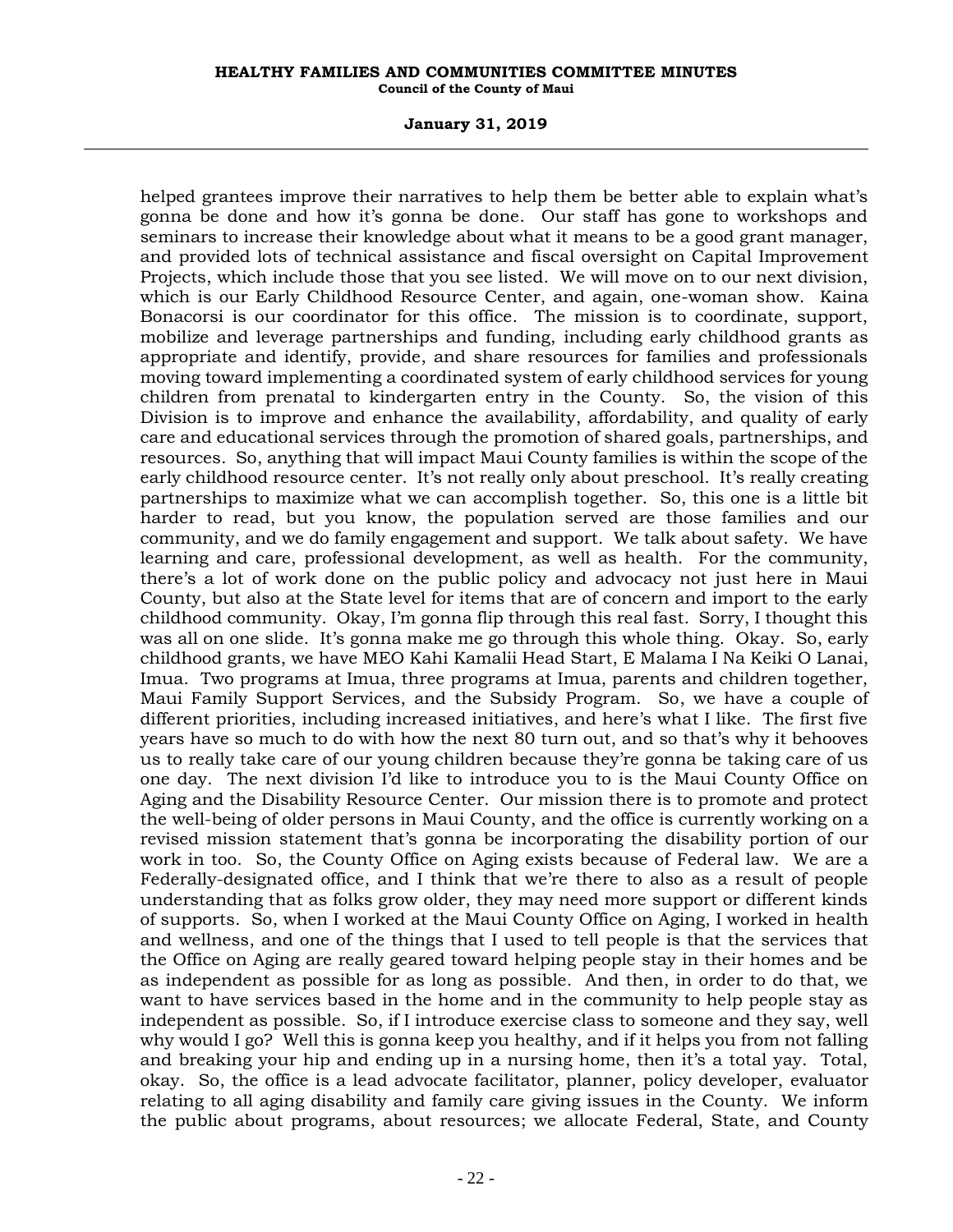### **January 31, 2019**

funding to providers so that home and community needs of our seniors and individuals with disabilities are met. Last year the Office on Aging served almost 12,000 individuals, and around 2,500 families and informal caregivers throughout Maui county. So, this statistic should grab you a little bit, even if you're a very young person like some of you are. Ten-thousand people turn 65 in America every day, and even more turning 60. So, the need of that population of people is gonna grow. Member Molina is smiling at me because he and I are classmates, and contemporaries and we're kind of getting close to that, right? Yeah. So, and it's gonna continue on for many more years. So it behooves us to look at those services and be able to plan for what the needs will be into the future. So, the Aging and Disability Resource Center is, should be a highly visible and trusted source where people of all ages and incomes can come and get information on the full range of long-term support options and access to publicly funded long-term support programs and benefits. So, information assistance, options counseling, which is talking with somebody about if you don't want to do this, you can also do this, and if you don't want to do this you can also do this, and it's a good service to have, helpful to families understand that there are different choices and that nobody is saying you have to do this or you have to do that. So, many, many services are provided through the Office on Aging. Some of Kaunoa Senior Services programs have direct related funding because of the Office on Aging. Those include home-delivered meals, congregate meals, transportation, and nutrition education. We have agencies providing personal care like giving a senior a bath, helping them get dressed in the morning, chores, in-home respite, adult daycare, family care giving, family counseling, legal assistance. So, our office provides some direct services, and those include case management, information and assistance outreach, powerful tools for caregivers, our exercise program called Enhance Fitness, community living programs, veterans directed homecare, and other community-based services and chronic disease self-management suite of programs and more. So that Office on Aging is both a pass-through of Federal and State funds, and County funds, as well as a direct service provider. The bulk of the work is done through contracted services. So, one of the other challenges that the Office on Aging has is every four years is required to do an area plan which is an attempt to plan forward four years for what the needs of the community will be. And right now the Office on Aging is engaged in focus groups with seniors, with service providers, with family members across the County. I think today was the last focus group that was conducted in order to create an area plan that will hopefully be forward looking to what the needs will be four years from now and be able to work on developing those programs to meet anticipated need. Other services also include things like nutrition counseling, health promotion, telephone reassurance, friendly visiting, and access and assistance. So, in my view, the more seniors we have living independently and able to avoid institutional care, the better the health of our community. Because we benefit from them being there as well as families benefit from having access to their elders who are not isolated, so it's a broad picture but it also, you know, if you're one of those families who has a senior that can stay home and be cared for and supported in their home, versus living in an institution and having to pay \$14,000 a month for their care, then you're benefitting from these services. Okay, so, you know, we really , we really feel like sustainability of programming has been important. The County has been a very, very, supportive and generous contributor to the work that's done there. We've had wonderful feedback from the families and the individuals who receive services and we really are trying to do a job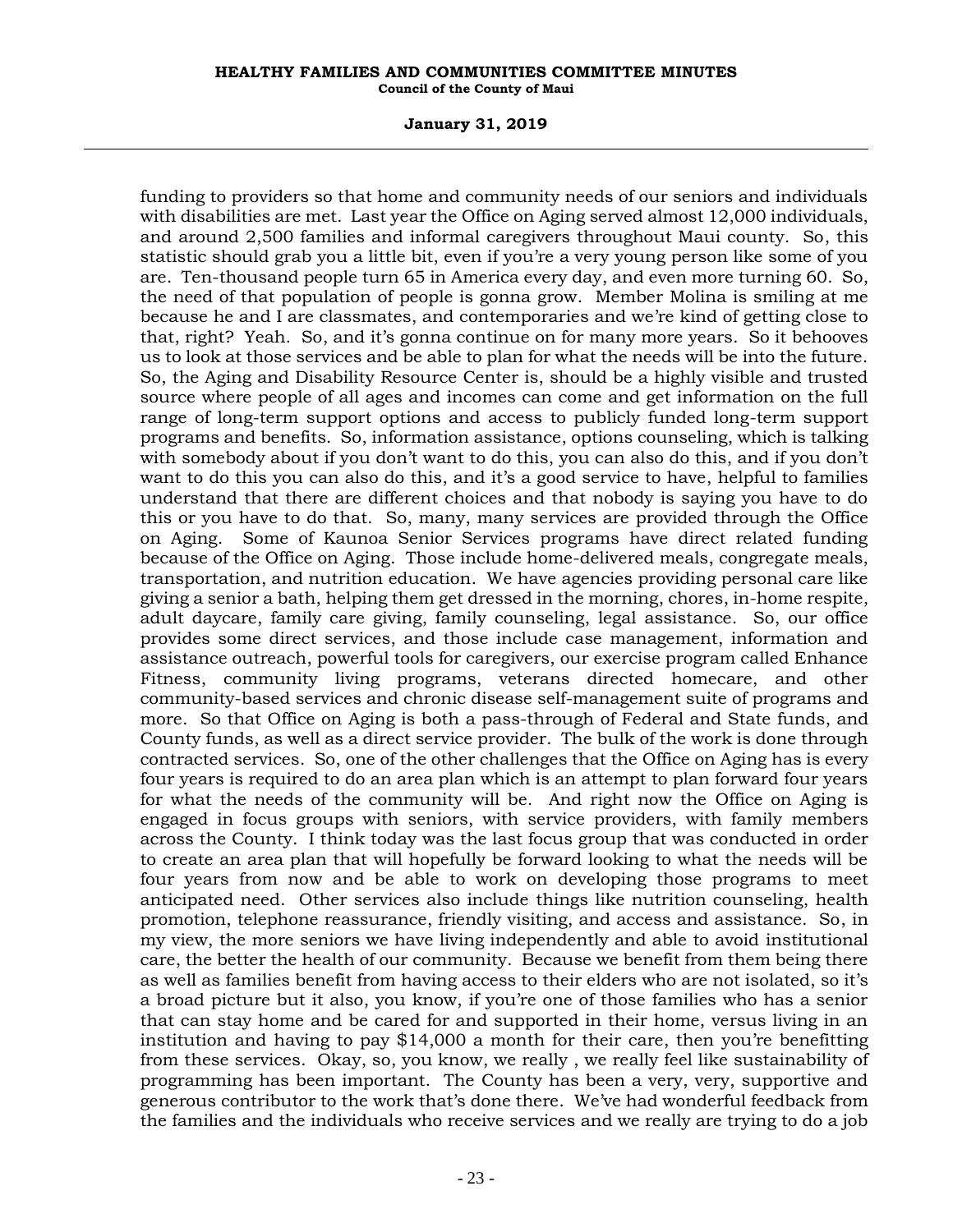### **January 31, 2019**

that is geared toward each individual family and each individual senior to make the quality of their life better. And speaking quality of life, we move on to Kaunoa. So, Kaunoa is also known as our Senior Services Division, and it provides a wide spectrum of programs and services for adults who are 55 and older. They really provide a critical foundation for ensuring that the aging population of Maui remains healthy, has opportunities to contribute. They live independently with dignity, they prevent the costly need for institutionalization for as long as possible. Kaunoa has several different programs. They include the leisure and wellness program, retired senior and volunteer program, congregate nutrition program, Meals on Wheels, and assisted transportation program. Those last three bullet points are all funded through the Office on Aging as pass through. So, their three major areas of focus include increasing a person's health span, which is the number of years people live in health, in good health. Helps people, you know, being engaged in the community, keeping your brain and your body active, helps people to live longer and better quality lives. They also enable many seniors to become volunteers and to really make use of their special talents, their expertise, their knowledge. Let them contribute which also it's a benefit to the community. It also benefits you when you volunteer. You feel good. And to help the frail and homebound elderly to age with dignity in their own homes, provide meaningful and enjoyable experiences to the homebound, which reduce isolation and promotes a sense of security and independence and a positive outlook on life, so Kaunoa does some special events that touch on all three of those focus areas. Their leisure and wellness programs offering, many of you might receive their newsletter that advertises their monthly classes. It's thick; they have huge offerings. Different times of the day, different days, Tai Chi, watercolor, calligraphy, exercise, all kinds of different things, so if you don't already get this newsletter, call me and I'll make sure you'll get one every month and you can see the breadth of exposure that our senior citizens can get. They tell me that over 7,000 sessions a year are offered through their leisure program. Congregate nutrition program is aimed at providing fresh, nutritionally-balanced meals, nutrition education, socialization, and these are for adults 60 or over and they're held at over a dozen different sites in Maui County. Last year they served over 78,000 meals, so some people drive themselves, other people are bused to these sites. They have lunch together, they share activities together, they check in with their friends, and it's a good way to prevent people from getting isolated from others. So, these are a list of some of our sites and some nice pictures of what our participants look like. We have sites on Lanai, Molokai, West Maui, Central, Upcountry, Hana, and different Hale Mahaolu sites. Our retired and senior volunteer program, also known as RSVP, recruits seniors to become volunteers and helps place them, so we have over seven volunteers…70 volunteer stations in the County, and in equivalent of over \$1.2 million in volunteer hours. You might recognize some of these people. That's not the one you were supposed to recognize. You were supposed to recognize Grace and Robin. Yeah, yeah, yeah. Okay, but some of these folks volunteer at the desk downstairs. RSVP also does recognition of the volunteers in the community in which they volunteer, and that's an important part of working with volunteers, is making sure that they understand that they're appreciated. Another program within Kaunoa is called Assisted Transportation and that's, the eligibility is done by the Maui County Office on Aging and it targets frail, homebound people with transportation to appointments, such as doctor's appointment. So, they'll do a door-to-door transport so that folks are not at risk, as much risk as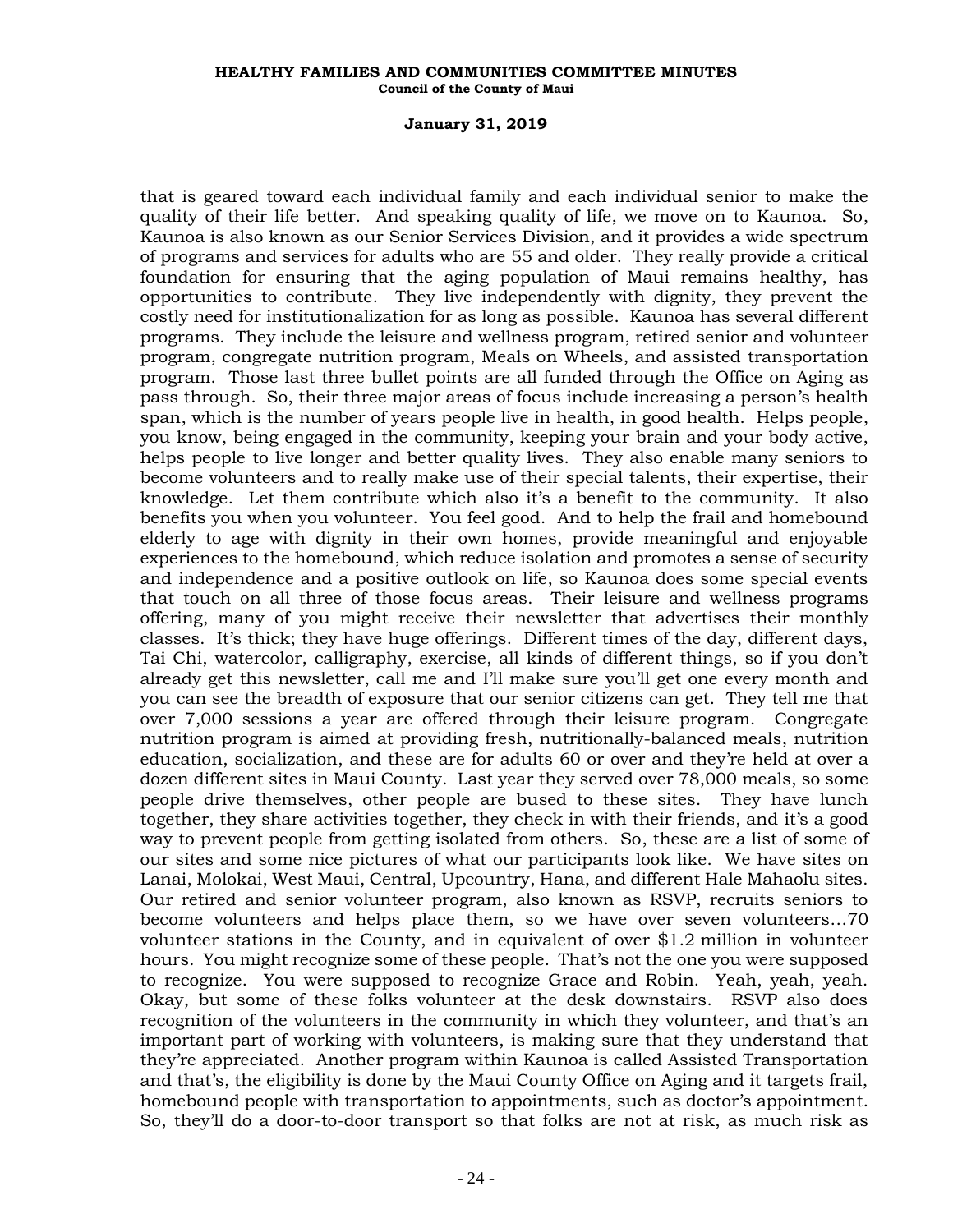# **January 31, 2019**

falling, getting to the car, and things like that, but it's a service that's very well-used and in very high demand. So, over 10,500 one-way rides last year, 99 percent on-time rate, five-minute window. Incredible. So, lots of personal assistance like this. Medical appointments, business appointments, grocery shopping, adult daycare, and sometimes other requests. So, Kaunoa also has started a program that they titled More Than Just a Ride and Feed the Spirit events, and these are special events that are really geared toward the homebound and trying to get people out of their homes. Sometimes these folks, I think Kaunoa has a Kumiai Day and they invite a lot of people who may not come to other events at Kaunoa, and they say, wow, I haven't seen so and so in 20 years, and it's good for their spirits to be able to do that, so this is something that Kaunoa came up on their own with and it's a wonderful service. And finally, home-delivered meals also known as Meals on Wheels, where meals are delivered to their homes, so that people can eat and it's more than just a meal though, yeah. So, it's somebody who the homebound know and recognize who's bringing them the meal, who'll stop and say, hey, how are you, you know, Mrs. Kanai, how are you doing, and talk story for a little while and have a opportunity to have eyes on that person. So, if I'm the deliverer of those meals and I notice, oh Mrs. Jones is…her walking is really compromised. I will then report that to somebody who's working with Mrs. Jones so that they can do a follow-up. If there were no meal deliveries where nobody took the time to go and do that, Mrs. Jones would be at risk for falling down and dying, and/or being really hurt and her quality of life would be diminished, so that's an additional, sometimes anecdotal, but really important piece of the work that's done there. Ninety-four thousand meals last year. Important. Ninety-nine percent satisfactory rate with the service that's provided there as well. And this one I just wanted to put in there because we do this by contract with the Maui Humane Society for more than 30 years. So, we contract with them to do the services that are required for animal control. So, I know I went through the PowerPoint really quickly. I think you have a copy. If you have more detailed questions, I'm happy to answer them for you, but we'll conclude with that.

- CHAIR HOKAMA: Okay, thank you very much, Ms. Tsuhako. It's a very important program and Department that you folks provide services to, and so I guess you put my picture in because I'm one of those that over 65, so I guess qualify for all the programs.
- MS. TSUHAKO: You could.
- CHAIR HOKAMA: I could qualify for all the programs. One thing, Members, before I open up, just to let you know, yeah, some of the historics, like Meals on Wheels that we just talked about. MEO came to me 15 years ago. This is a Maui County initiative by Council. Okay. Council initiated this because I put it in 15 years ago by an MEO request, and this is now, as you see, a 99 percent satisfactory program that Council put additional money to do this option of serving our seniors. Okay, so please take pride that you County has been progressive and we haven't waited and part of it is because we've always had the financial capacity to respond to community requests. Okay, and that is one of our advantages, of our fiscal situation. We're the only County that responded with cash in 9/11 when the country was attacked. Okay because of our fiscal discipline. So that is our advantage, Members, and please take pride that the Council has been very, very innovative and open to advancement of our programs for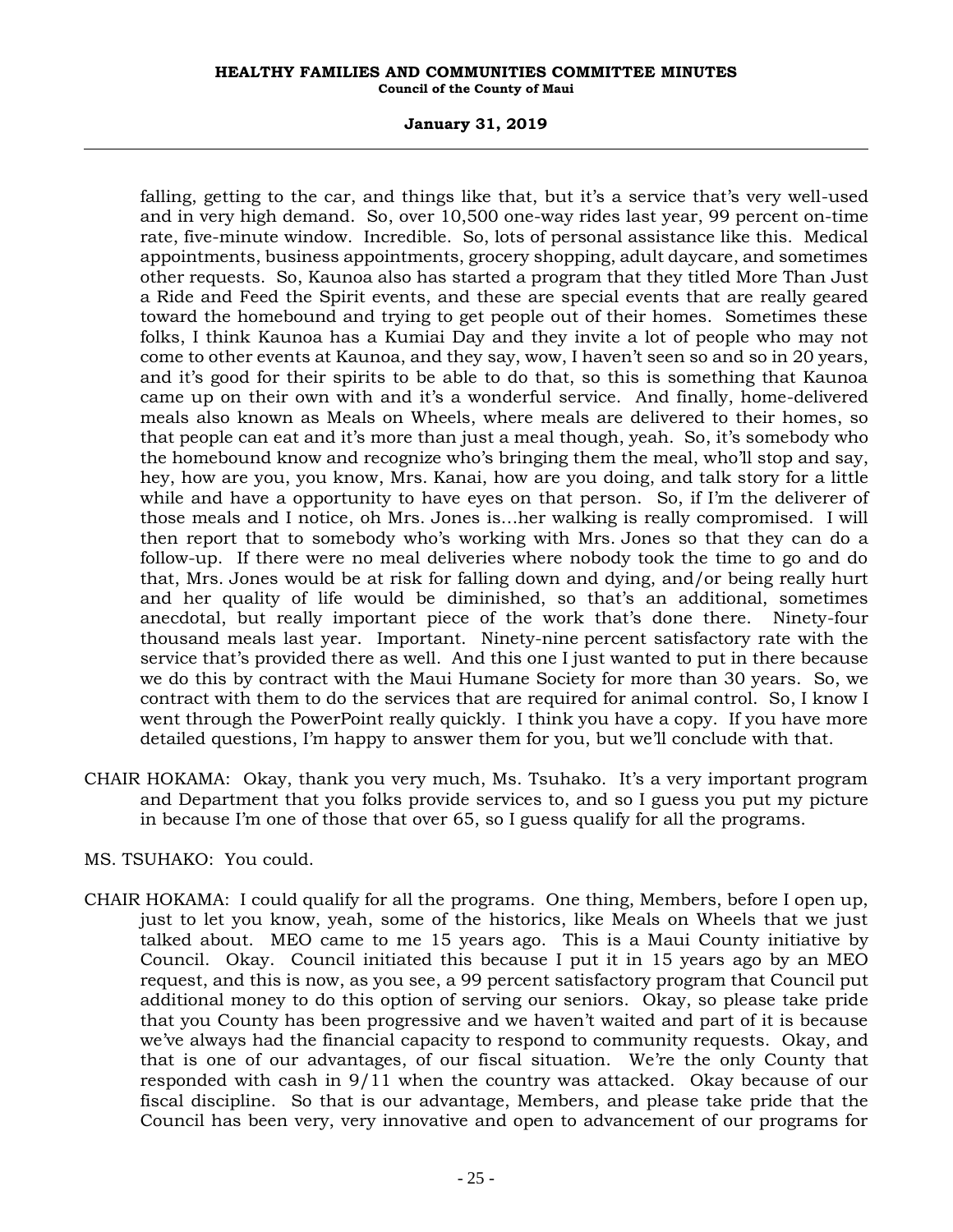# **January 31, 2019**

the benefit of our residents. I know the Chair has to leave early, so I'll ask Ms. King, you know, we appreciate your presence. So, if you have a question, would you please present it.

COUNCILMEMBER KING: Thank you, Chair. I guess my main question, if I went through all that and asked every, a question about everything I wanted to it would take too long, so I'm gonna keep it general and kind of broad, but in just looking at your various grant programs, is it possible to get from you before budget, a list of grants that you give out that are on-going programs that pretty much get funded every year that you evaluate and you are recommending so that we can look at them in terms of ongoing programs, rather than having to, Chair, evaluate every single one, and you know, go through it through a fine tooth comb? Because some of these I consider fixed costs, almost, because we fund them every year, and I would prefer not to spend hours on end having to evaluate every single program. So, I think it might be helpful if you give us a list that you consider, you know, like the Meals on Wheels, like some of them that we know are gonna be ongoing that we wouldn't want to defund at this point.

CHAIR HOKAMA: Department?

- MR. SPENCE: Excellent question, Ms. King. We can get you a list. As you know the way that the budget is laid out, some of these items are line items, so they are, you know, you will see them every single year. we also have targeted funds, which provides us with more flexibility, but we will get you a list of all the grantees and probably for the sake of the paper trail, if we get a letter from…
- CHAIR HOKAMA: We'll send you a request, Director --
- MR. SPENCE: Thank you. Thank you.
- CHAIR HOKAMA: --and through the Committee on behalf of Ms. King.
- MR. SPENCE: We're happy to provide that information.
- COUNCILMEMBER KING: Thank you, Chair. That's my main question.
- CHAIR HOKAMA: Okay, thank you. Yeah, we'll be happy to forward again, Members, any requests you have. Ms. Sugimura, as our Vice-Chair, you have a question?
- VICE-CHAIR SUGIMURA: Yeah, thank you. So, I was gonna also ask for that, but in budget year 2018, the budget, they had this great spreadsheet that we used that had all the different grants, and I think it actually, I don't know if it generated from Shelly, but no, got it from Housing and Human Concerns. It was excellent the way that it was laid out, so if it could be duplicated that would be great, and it was very easy when we went through the budget. I had that down as one of the things I was going to ask for.
- CHAIR HOKAMA: Yeah, we'll follow that up as a pre-budget item for us.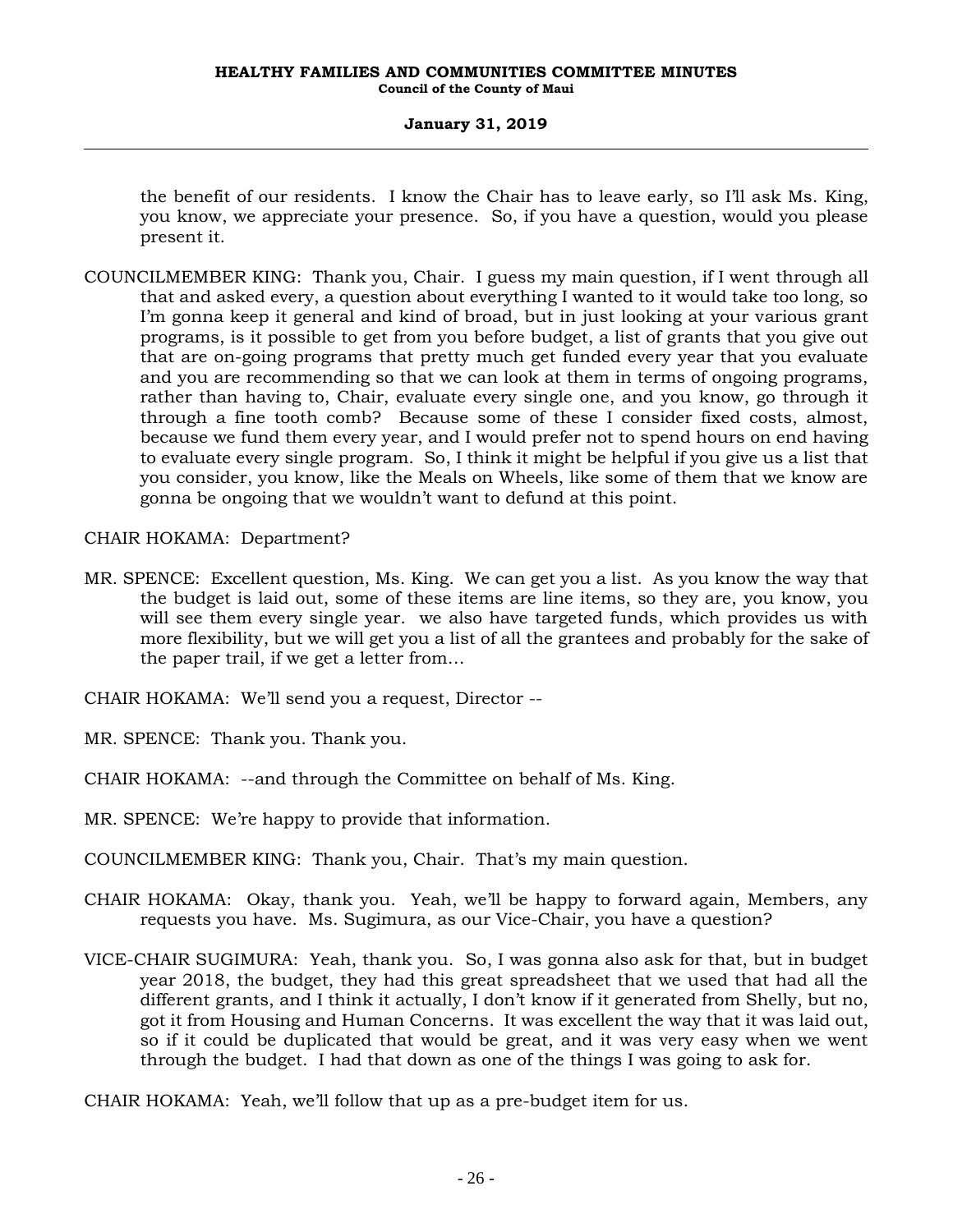- VICE-CHAIR SUGIMURA: Okay, okay. In my bachelors of science degree, as you started, it brought back what our theme was for the, for our college of human development. It was called womb to tomb because it took us from birth to death, so that was what you started me thinking about and the value of the service.
- MR. SPENCE: I was avoiding that term.
- VICE-CHAIR SUGIMURA: Womb to tomb. That's the truth.
- MR. SPENCE: It's true.
- VICE-CHAIR SUGIMURA: Yeah. Immigration services, so as you know I just…this will be my one question. Immigration service provides valuable information and as…you're right, we live in a rainbow and multitude of different ethnic groups, and I value what immigration services has provided. And when I worked for Senator Hirono, we visited with them as, you know, just to find out what their concerns were. Excellent. I wonder if, this is my question, does immigrant services ever talk to the sister cities? Because we have so many sister cities out there in the, and I don't know how you bring those together, but they kind of exist in their own silos and I think there could be some union of, you know, information and knowledge that could be served, so that's all I want to say. Thank you.
- CHAIR HOKAMA: Wow, that's a great suggestion. Using the sister city program to assist acculturation.
- VICE-CHAIR SUGIMURA: Yeah because we partner with them and we…
- CHAIR HOKAMA: Yeah, yeah, yeah.
- VICE-CHAIR SUGIMURA: Yeah.
- CHAIR HOKAMA: No, I think it's good because they're already been expanded into community-based support, so that's good stuff. Ms. Kamai [*sic*], any questions you would like to pose at this time?
- COUNCILMEMBER KAMA: None at this time, Chair.
- CHAIR HOKAMA: Okay, thank you. Mr. Molina?
- COUNCILMEMBER MOLINA: No questions, Chair. I want to respect your parameters with regards for time, but just more to compliment the Department, Director Spence and Deputy Director Tsuhako, for the presentation and really appreciated the information about the senior services and how well it's doing. And especially want to thank and welcome back Ms. Tsuhako back to the County of Maui, and thank you for reminding me that I am eligible for senior services. I really needed that. Just kidding, but thank you. Thank you, Chair.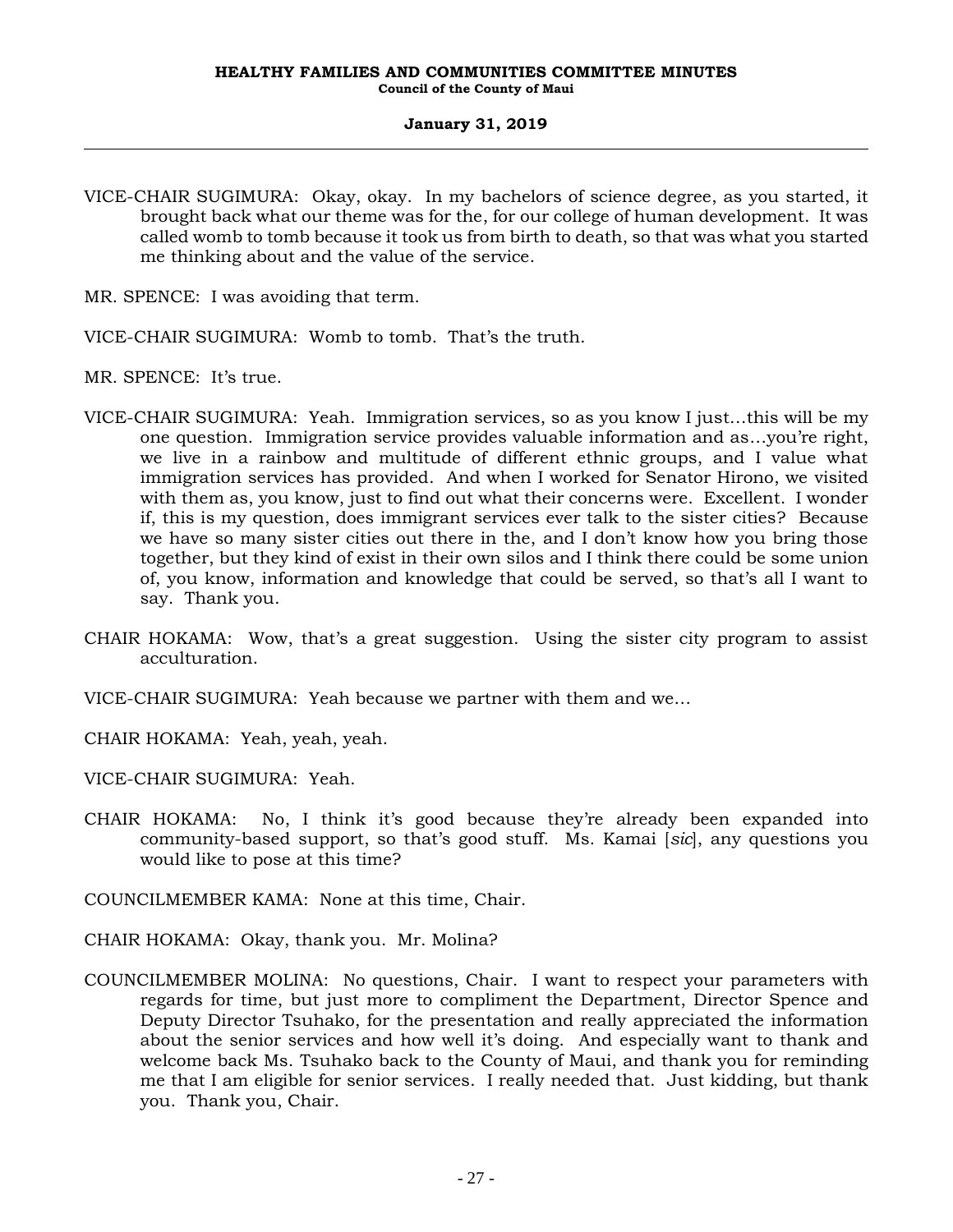CHAIR HOKAMA: Okay, thank you. Ms. Rawlins-Fernandez?

COUNCILMEMBER RAWLINS-FERNANDEZ: Mahalo, Chair. I just wanted to thank the Department and thank you, Chair, for scheduling these two overviews. Mahalo.

CHAIR HOKAMA: Thank you. Ms. Paltin?

- COUNCILMEMBER PALTIN: Thank you, Chair. Couple quick questions for Deputy Tsuhako. If I understood correctly, the grant management, it seems they assist entities and nonprofits through the County application and grant process. Is that correct?
- MS. TSUHAKO: That is correct.
- COUNCILMEMBER PALTIN: I was wondering, would it be possible to expand that beyond just County grants and help them to apply for other grants outside of the County, as well? Because I ran a nonprofit and I never got any County grants, but you know, just the start, like to, there's a whole bunch of grants out there and if you guys already assist people through the grant process, maybe if they don't get a County grant or what, you could just have a list, and like, we'll try all of these that deal with like, I mean, for the social services it seemed like there was a lot of opportunity out there. And if you're already helping people through one grant process, maybe you can bring more money into the County that way. Just wondering if it's a possibility.

CHAIR HOKAMA: Department?

- MS. TSUHAKO: Thank you for your question. I, if I'm understanding correctly, your suggestion is, or your question is, whether Grants Management Division would be able to help a nonprofit who's not receiving County funds look for other sources of funding?
- COUNCILMEMBER PALTIN: Yeah. Yeah, just anybody. Like say you want to get a grant for whatever social service purposes. There's a lot of opportunity out there and since you're already helping people through the County process, maybe they can also apply, like say they apply for one of the County's grants, and maybe also help them put in an application with not the County so that if they're able to get the not-County grant, then that opens up County funding for some other area of need or something.
- MS. TSUHAKO: I don't know that that happens on a routine basis. I know that we have only two program specialists working in Grants Management, so between the two program specialists and the manager, they're taking care of those 92 contracts. So, I'm a little bit reluctant to say, yeah we can do that, but it's certainly something that I think if the Grants Management staff is aware of other sources of funding that might be available to nonprofits, I'm sure they share that information. But I would be cautious as an administrator to say that our Grants Management staff would be able to give technical assistance to private non-profits for the sake of applying for funding from different sources in an organized sort of mission-driven way. I think it happens in the relationship between the agency and the Grants Management Division, you know, did you look at…and I know Weinberg, you know, funds that kind of…did you look at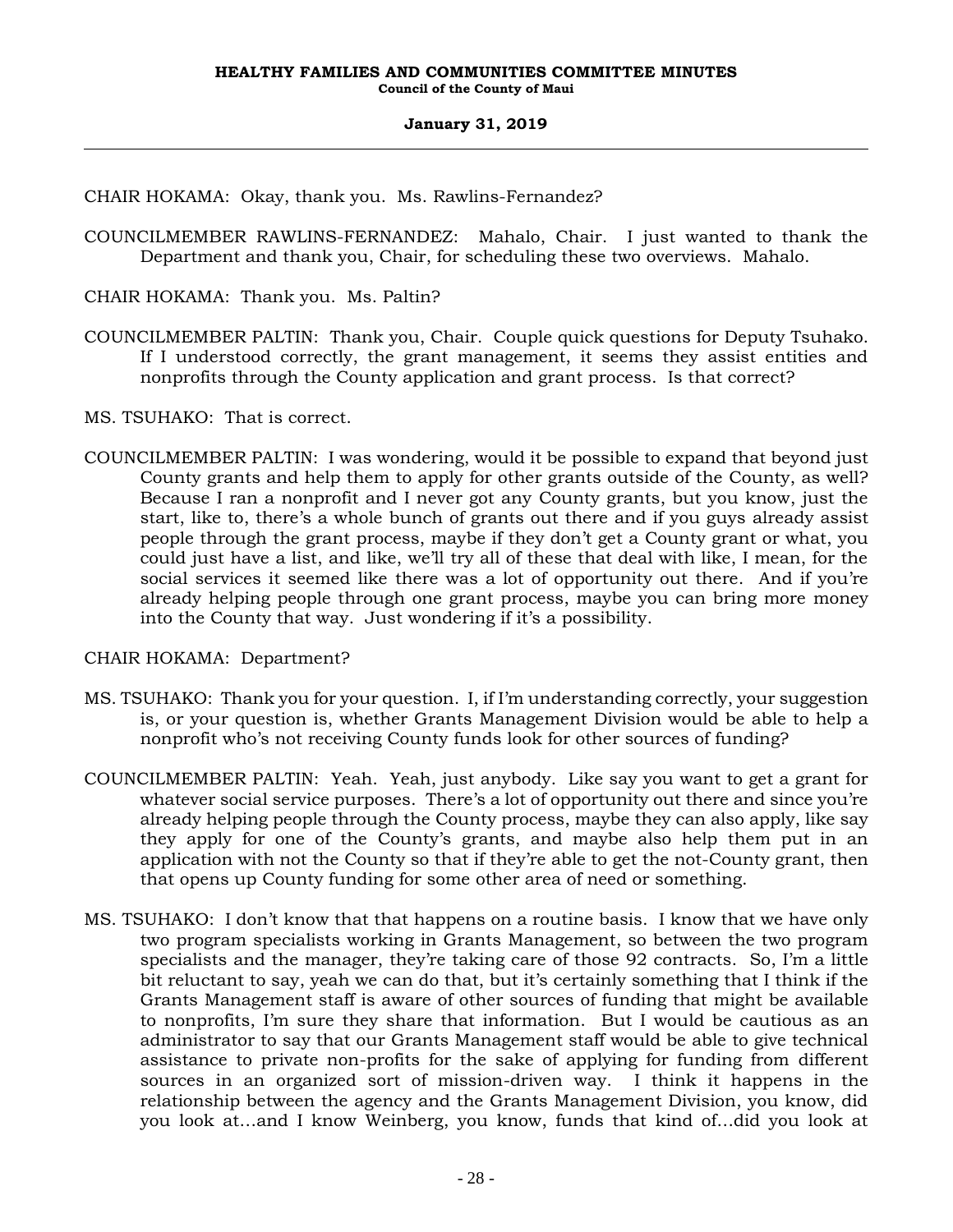Weinberg in that way. But I cannot really say that that happens routinely and as part of what our mission is at the Department.

COUNCILMEMBER PALTIN: I guess I was thinking --

MS. TSUHAKO: But I'll certainly ask.

COUNCILMEMBER PALTIN: --because like you're already kind of helping them with the wording and like that, and like for me like when I used to write the grants for the Porta Potties I took pretty much the same grant and just like shopped around and see who would give money. And so if they already have like the grant written out, like in some kind of format, maybe they can just, you know, apply it to all the different opportunities.

MS. TSUHAKO: Right.

- COUNCILMEMBER PALTIN: A second question I had like a couple of us went to the Kamehameha Schools. One, and I was wondering if you coordinate with the early childhood education program there, as well, or is it not allowed because it's racially…
- MS. TSUHAKO: You're talking about the Information Fair that happened recently up in Upcountry at Kamehameha Schools? No?

COUNCILMEMBER PALTIN: The one with Venus Rosete.

CHAIR HOKAMA: Ms. Kama, do you know anything about this one?

- COUNCILMEMBER KAMA: That was the briefing that Kamehameha Schools had put on for the Council.
- COUNCILMEMBER PALTIN: Yeah, and like in your list of all the early childhood education --
- MS. TSUHAKO: Oh, I see.
- COUNCILMEMBER PALTIN: --I didn't see that listed as like another opportunity to offer to folks.
- MS. TSUHAKO: Yeah, I don't believe that the Early Childhood Resource Center funds anything with Kamehameha Schools, but I know that Kaina partners with Kamehameha Schools, in terms of the early childhood area of focus. And so I think recently they did kind of like a community information event where they shared, collectively like a one-stop shop talked about what kind of subsidies were available, and I think that was held recently, maybe in the past month or two.

COUNCILMEMBER PALTIN: Do they include Kamehameha Schools early childhood?

MS. TSUHAKO: I think it was held, actually held at Kamehameha Schools.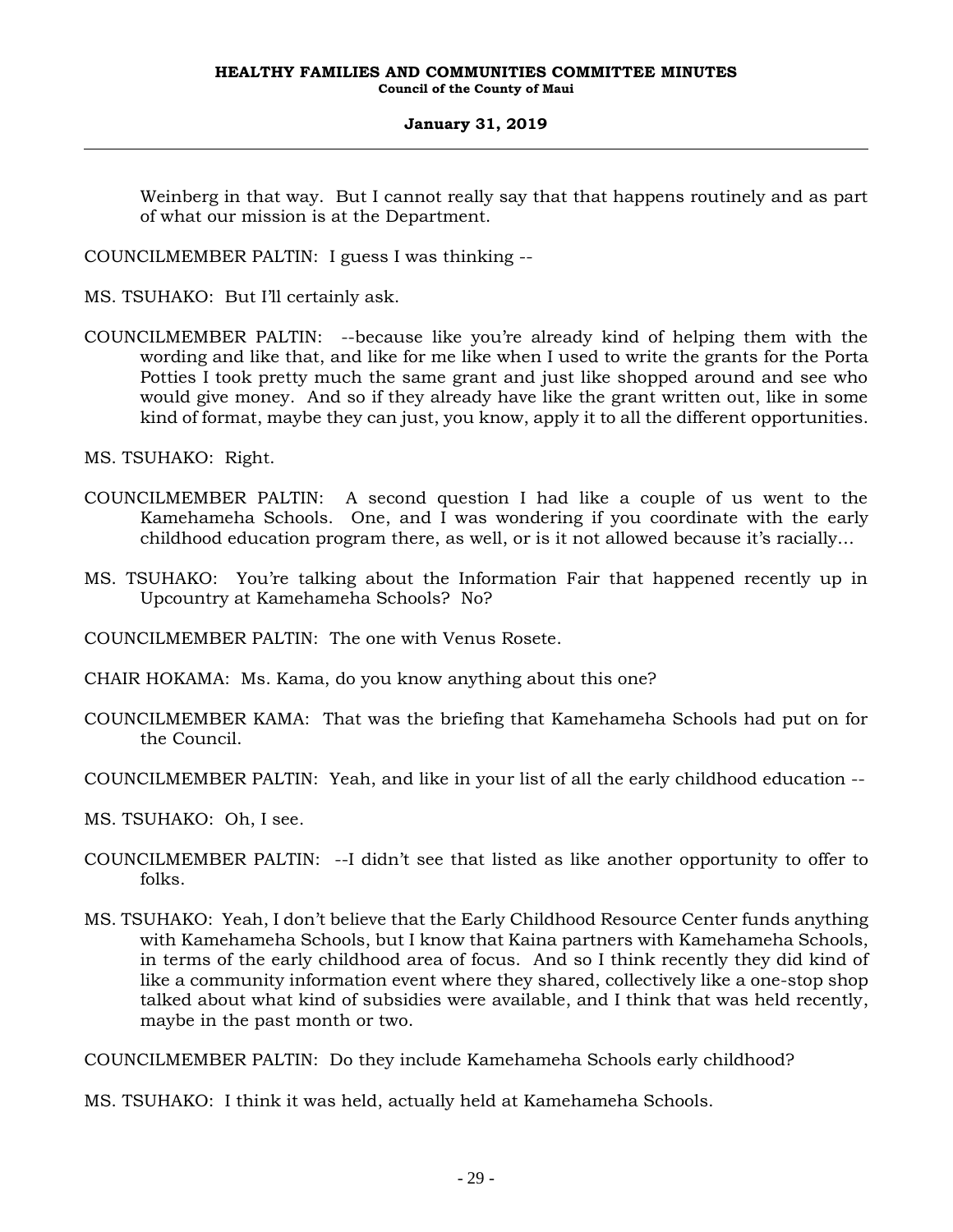Council of the County of Maul

### January 31, 2019

COUNCILMEMBER PALTIN: Oh.

MS. TSUHAKO: They might have been the primary sponsor --

COUNCILMEMBER PALTIN: Host.

MS. TSUHAKO: --of the event. Yeah.

COUNCILMEMBER PALTIN: Oh. Okay. Thank you.

MS. TSUHAKO: Yeah. So, that work happens. That work happens.

COUNCILMEMBER PALTIN: Thank you, Chair.

CHAIR HOKAMA: Okay. Thank you, Ms. Paltin. Any last question a Member would like to pose to the Department at this time? If not, we thank Mr. Spence, Ms. Tsuhako for your presence and your comments this afternoon. Members, with no further business, with no objections, we will defer both items.

# COUNCILMEMBERS VOICED NO OBJECTIONS.

ACTION: DEFER PENDING FURTHER DISCUSSION. (Excused: MM)

CHAIR HOKAMA: Okay, both are deferred, and I'm sony I kept you a little longer, but we did some good work this afternoon. So, with no further business, we are adjourned.  $\ldots$  (gavel)...

ADJOURN: 3:22 p.m.

APPROVED:

RIKI HOKAMA, Chair

Healthy Families and Communities **Committee** 

hfc:min: 190131 :ga Transcribed by: Gail Asuncion